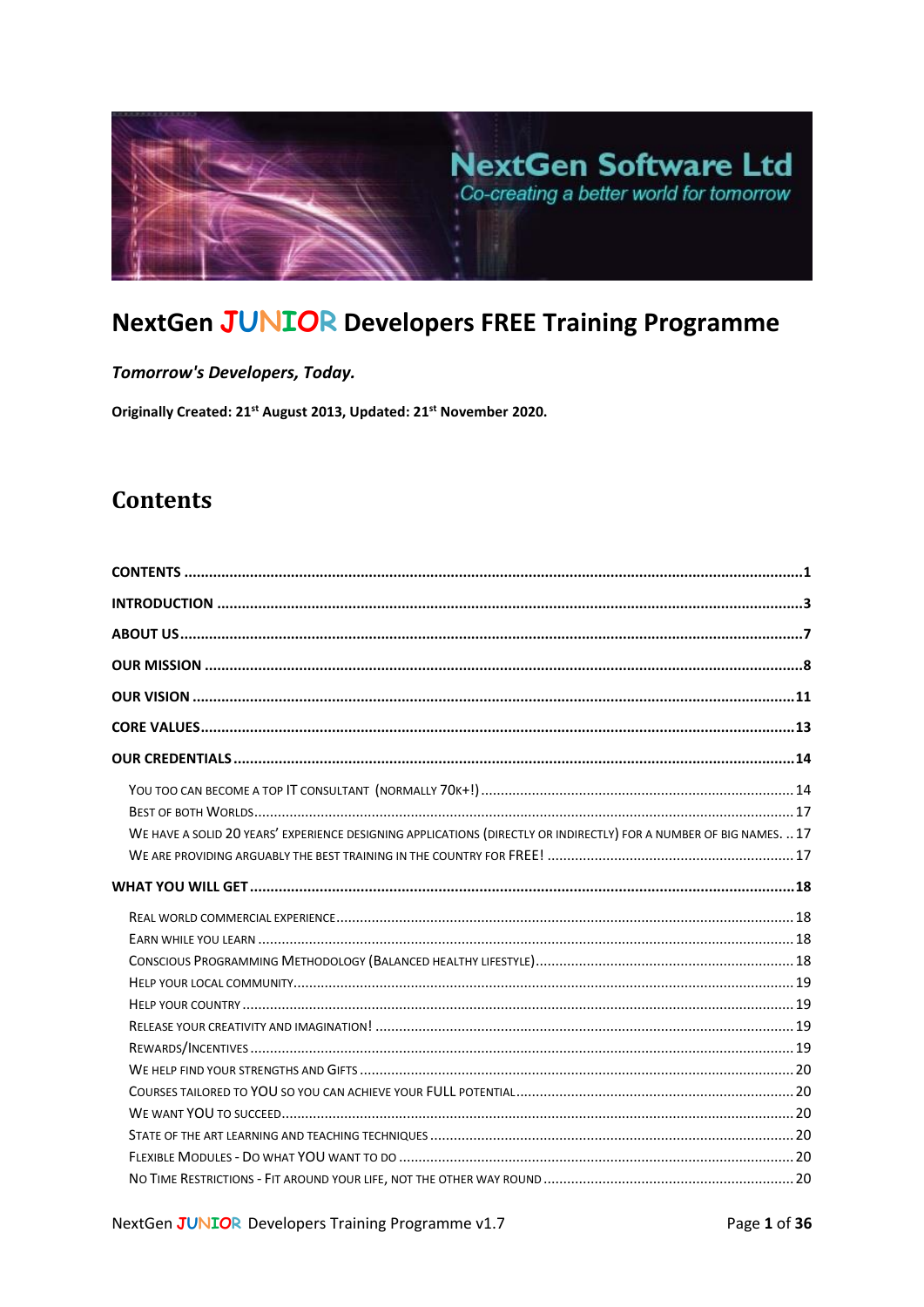|     | 29 REASONS WHY WORKING WITH US WILL HELP YOU, YOUR FAMILY, YOUR COMMUNITY, YOUR COUNTRY |  |
|-----|-----------------------------------------------------------------------------------------|--|
|     |                                                                                         |  |
| 1.  |                                                                                         |  |
| 2.  |                                                                                         |  |
| 3.  |                                                                                         |  |
| 4.  |                                                                                         |  |
| 5.  |                                                                                         |  |
| 6.  |                                                                                         |  |
| 7.  |                                                                                         |  |
| 8.  |                                                                                         |  |
| 9.  |                                                                                         |  |
| 10. |                                                                                         |  |
| 11. |                                                                                         |  |
| 12. |                                                                                         |  |
| 13. |                                                                                         |  |
| 14. |                                                                                         |  |
| 15. |                                                                                         |  |
| 16. |                                                                                         |  |
| 17. |                                                                                         |  |
| 18. |                                                                                         |  |
| 19. |                                                                                         |  |
| 20. |                                                                                         |  |
| 21. |                                                                                         |  |
| 22. |                                                                                         |  |
| 23. |                                                                                         |  |
| 24. |                                                                                         |  |
| 25. |                                                                                         |  |
| 26. |                                                                                         |  |
| 27. |                                                                                         |  |
| 28. |                                                                                         |  |
| 29. |                                                                                         |  |
|     |                                                                                         |  |
|     |                                                                                         |  |
|     |                                                                                         |  |
|     |                                                                                         |  |
|     |                                                                                         |  |
|     |                                                                                         |  |
|     |                                                                                         |  |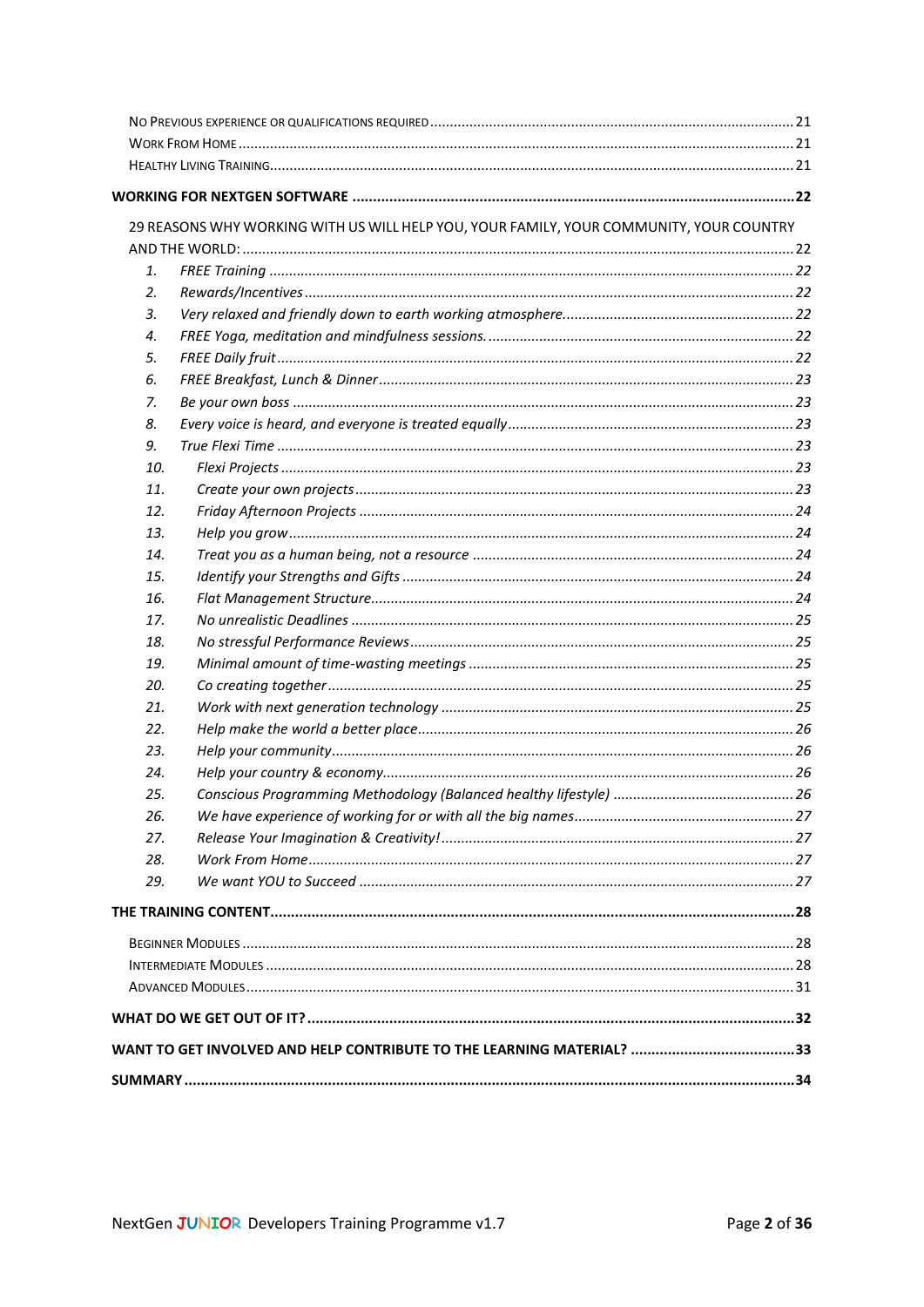# <span id="page-2-0"></span>**Introduction**

The course is open to everyone regardless of background and skill level. We want to help the people the world has forgotten and left behind, we want to help them believe in themselves again. We believe in them and we believe everyone has a gift for the world and we will help them find theirs...

Unlike other training courses where they work on dummy apps that are thrown away, they will work on real-world applications that will help the world such as our flagship product [Our World.](http://www.ourworldthegame.com/) So, they will feel engaged and fulfilled from day one. They can work at their own pace from home and fit it around their life, not the other way round. The training courses will teach latest cutting-edge programming techniques, languages, and tools such as C#, Unity, Blockchain and especially Holochain.

The courses will also include meditation, mindfulness, yoga, nutrition & holistic practices so they can live a healthy balanced lifestyle. We will show that when the coding is balanced with these practices they learn and work much more effectively.

Your OASIS Avatar will earn karma when you take part in the training and earn badges/rewards and unlock gifts and special powers when you complete training modules, which can then be used in Our World. The OASIS is what powers Our World.

We wish to gamify the entire world and this includes our training and development process. Check out some existing programming quests (tasks) for Our World/OASIS:

[https://github.com/NextGenSoftwareUK/Our-World-OASIS-API-HoloNET-HoloUnity-And-.NET-](https://github.com/NextGenSoftwareUK/Our-World-OASIS-API-HoloNET-HoloUnity-And-.NET-HDK/issues)[HDK/issues](https://github.com/NextGenSoftwareUK/Our-World-OASIS-API-HoloNET-HoloUnity-And-.NET-HDK/issues)

**UPDATE: With the current COVID 19 and economic crisis, this course is needed more than ever! People are stuck at home either unemployed or are force to home-school their kids, this is the perfect solution for EVERYONE!** 

# **C** THIS IS THE ANSWER YOUR HAVE BEEN LOOKING FOR... THIS IS THE LIGHT AT THE END OF THE TUNNEL… FINALLY!

- Want to be Happy?
- Want to make excellent money?
- Want to live in Peace?
- Want to increase your confidence and self esteem?
- Want to make a REAL and noticeable difference?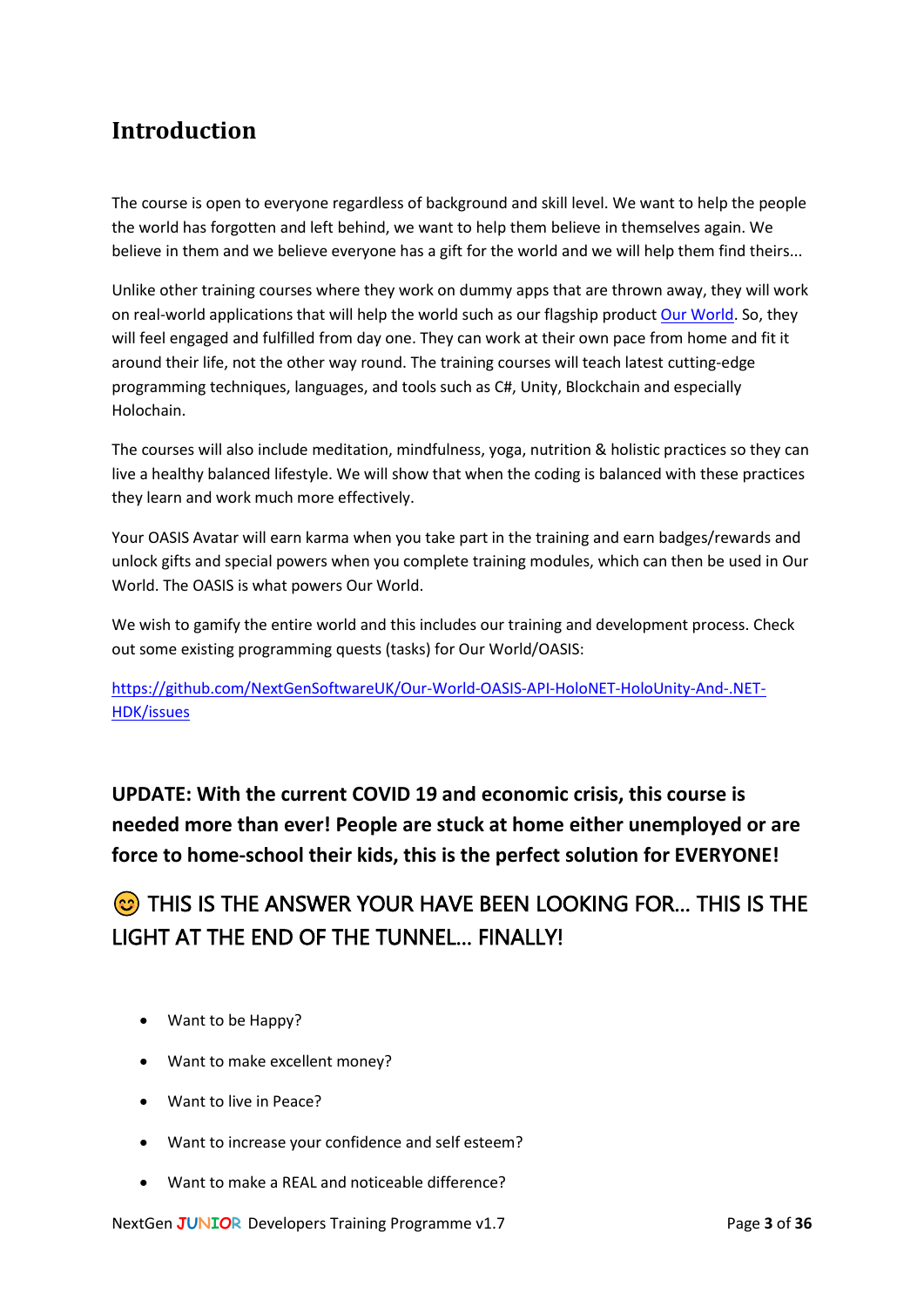- Want to train & work with people who care and believe in YOU?
- Want the chance you were never given?
- Want to train and work with the best of the best?
- Want to reach your **FULL** potential and live a very happy and fulfilling life?
- Want to help make the world a better place?
- Want to earn while you learn?
- Want to get real world commercial experience?
- Want to make fun games, apps and websites that help people?
- Want to work with next generation technology?
- Got no or little qualifications?
- Got no previous experience?
- Want all of this for **FREE**?

If you answered yes to any of these, then look no further than this **opportunity of a lifetime!**

It gives us great pleasure to announce our NextGen **JUNIOR** Developers Training Programme. We felt it was time to give something back to the community by introducing our new **FREE** training programme.

Do you enjoy playing video games on your XBOX, PlayStation, Android, iPhone, iPad, etc? Would you **LOVE** to learn how they are actually made and work? If so, then look no further, we can show how all the games & apps you love to play are made.

But it gets better than that, we can also show you how to make your own games and apps.

We want to help **grow your imagination and creativity**, the sky really is the limit! In fact, there is no sky, since we are going into space and beyond so there are no limits, only **infinite** possibilities! If you can think or dream of it, we can help you make it into a reality.

**It gets better still, we can even pay you a part-time wage whilst you are still at School/College. There are no restrictions, since we do not want to eat into any of your very valuable education or fun time playing with your friends. We are very flexible so you can fit your creativity and imagination around what suits you. This is essentially like taking an extra class in school or an after-school club activity. You can then be guaranteed a job at the end of your other education.**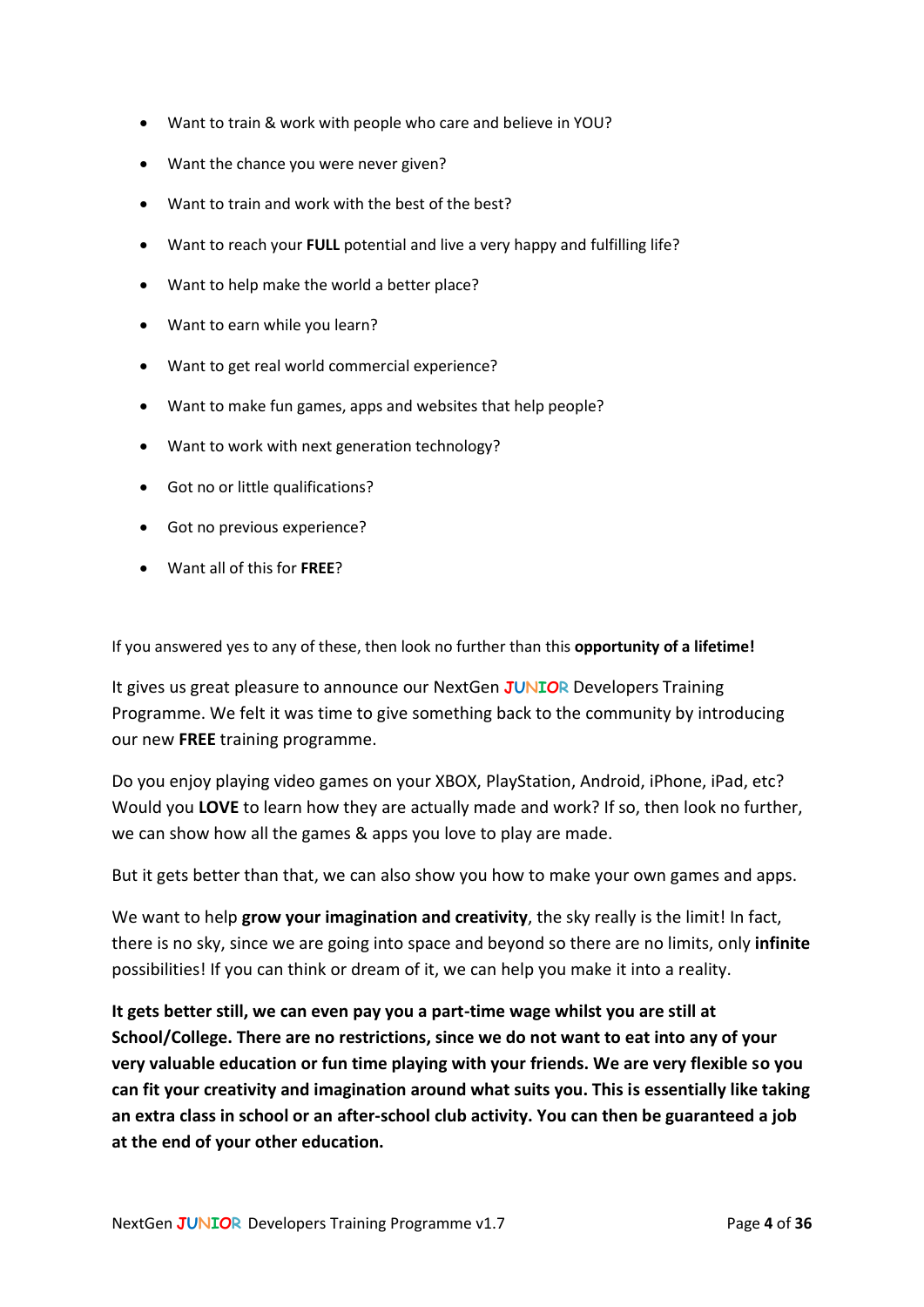We can even offer you **real world commercial experience** working on real world bleeding edge projects. Most of our projects are **light** years ahead of everyone else, you can be part of our crack elite team developing them...

How would you like to make lots of money making games and apps for XBOX, Playstation, Wii, Smartphone (to name a few) helping to make the world a better place? This is an **opportunity of a lifetime** to not only better yourself as an individual, but to also make a real difference in the world. You will receive **FREE** best of the best training & you will **earn while you learn,**

Ever heard of games such as Cysis? Well some of our projects use this engine, and in fact we have plans to eventually buy this off Crytek and make it even better! Remember what Valve did with the Quake Engine in the amazing Half Life games? Well we plan to go even further than that with the already amazing Crytek engine... you could be one of the lucky people working on this world changing genre setting project...

You will also get to work on bleeding edge technology which is not mainstream yet such as our NextGen Real-time Emotional Feedback System (NGREFS) plus so much more...

Part of the training programme will also include **healthy living training** such as **exercise**, **nutrition**, **mediation**, **mindfulness, being with nature,** & **yoga**. These will be integrated into the training course so will break a lot of the work up with mediation, mindfulness, exercise & yoga. **It will encourage regular breaks including getting outside to play in the sunshine with your friends! :)**

## **We also will be using state of the art training techniques using the latest R&D hardware where we can tailor the course to suit YOU.**

What makes it even better is that most of our projects are geared around helping people and to making the world a better place so you could be helping potentially billions of people as well as yourself!

For some modules you can earn even more money by using a real world project you get to put all you have learnt to the test. As well as being excellent real world experience, you get to make some money out of it too. Your time is used reliably and only used to make real projects come alive, projects that can help people and make a difference to the world. Rather than being wasted on boring dull exercises and demo projects that never get to the see the light of day, **this way you feel more productive and feel you really are contributing something and really are making a difference, even whilst training!**

We **TRUST YOU** and put all of our **TRUST** in **YOU** because we **BELEIVE** in **YOU**.

Do you believe in **YOU** yet? If not you will once you start our training, you will find your true self and **UNLEASH YOUR FULL POTENTIAL** and see what magical gifts appear, we are so much more than just a training or developer company, we are here to help you, we want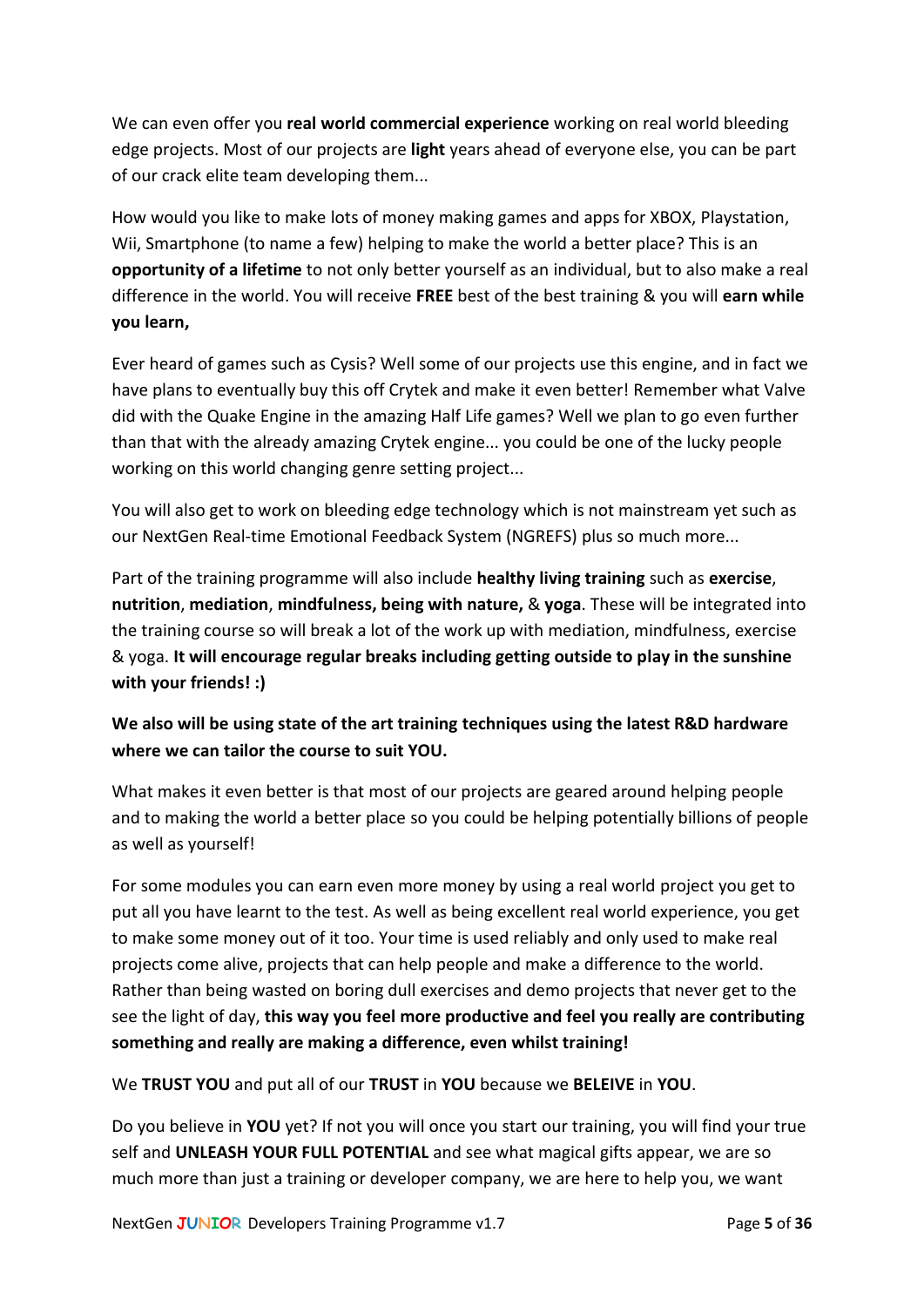you to be happy and we want you to reach your full potential. We want you and your family to live happy and fulfilling life's, together we can make it happen... **BELIEVE IN YOURSELF!**

We want to empower you to be your own boss and to actively encourage your imagination and creativity. We believe everyone has a gift to share with the world and we want to help you find yours. We then want to help you hone it further so you can be the best you possibly can be without any limitations, the sky really is the limit! :)

And to top it all off, you will be guaranteed a job at the end of it, how does that sound? Yes, you would have to be utterly MAD to turn that down! In fact, most would say we are mad for providing **ALL** of this for **FREE**! So be quick, before we come to our senses and change our mind!

**Sometimes dreams really do come true....**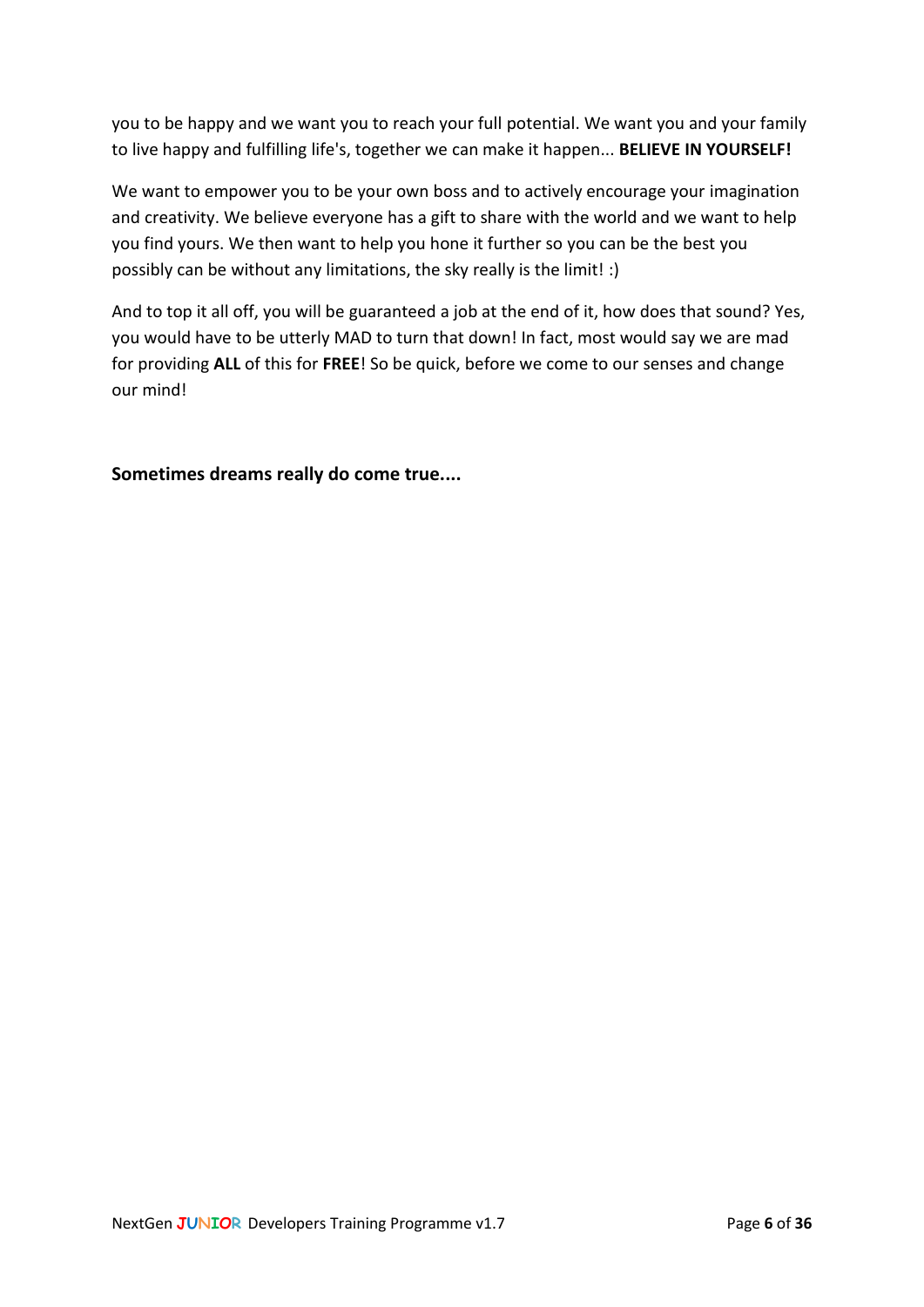## <span id="page-6-0"></span>**About Us**

NextGen Software Ltd was created in 2010 to bring you tomorrow's software and technology today. We provide software for both today's and the next generation of people.

We specialise, and take great pride, in providing the end user with a very rich user experience. The latest cutting-edge technologies give the ability to create previously unprecedented user interfaces and experiences.

Although this technology is not yet widely used, we hope to help contribute to changing that.

This new technology is evolving and changing all of the time and it is hard work sometimes to keep up with it all. That is where we come in, we are continuously looking at new and exciting technologies that can help improve the end user experience and improve business processes.

Unlike larger companies who cannot change and adapt very quickly, we can constantly change, adapt, and evolve, as the environment changes around us.

As new technologies emerge and existing technologies evolve, we update our products to make use of the latest improvements. Normally you would expect to have to pay for this privilege but not with us. So, when you invest in our products, you are not only investing in the present, you are also investing in the future...

NextGen Software Ltd provides educational, fitness, well-being, health & fun software to help make peoples life's better and this also caters for Special Needs, whilst at the same time teaching the importance of looking after our environment.

We specialise in educating the world about mindfulness, meditation, yoga etc in fun exciting ways for the whole family though apps & games.

We build apps and games to help make the world a better place...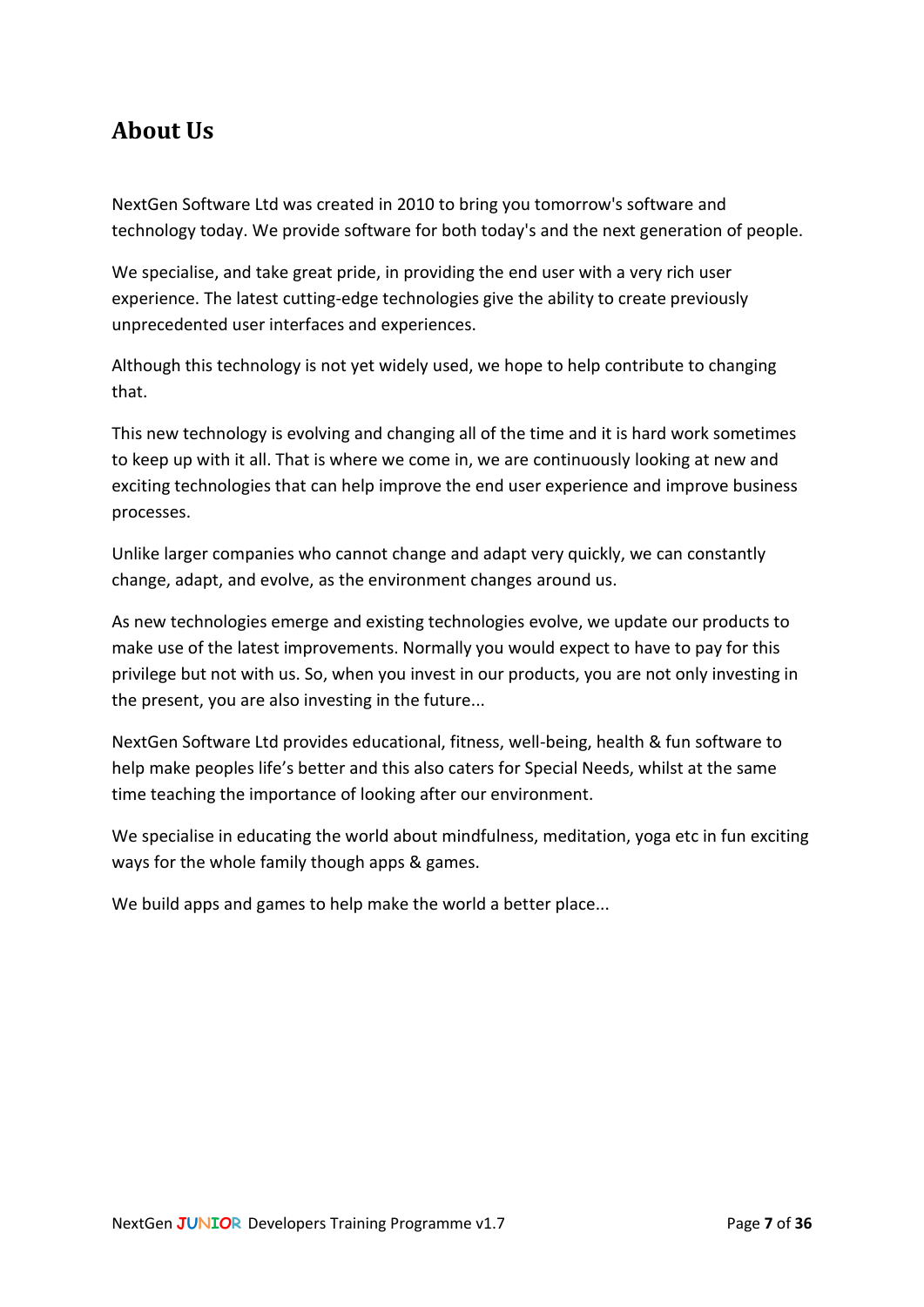## <span id="page-7-0"></span>**Our Mission**

Our mission at NextGen Software, along with our partners, is to help make the world a better place by using technology for good rather than evil, by bringing people together and to support, guide and educate everyone on how they can all live happier, fulfilling life's united as **ONE**. We want to connect people both within their local communities and across the globe.

We will show how people can turn their life's around and also on how they can support & help each other as well as themselves. We will give people the encouragement, support and power they need to make a real difference and how they can also help and improve our environment by going green and beyond.

We can help educate people how to be at peace with themselves and the world by teaching in fun ways techniques such as mindfulness, mediation, yoga, etc

We will eventually hope to be getting our training and fun games into all schools, colleges and Universities around the world, and this is only the beginning...

We want **YOU** and your family to be happy and to live full fulfilling life's, together as one, we can all be the change we wish to see in our world...

Projects are aimed at all and every type of person, age, background, etc. we have plans on how to reach every soul, we will be offering **FREE** training for ALL regardless of who they are and their background.

Yes, it is true, we really are run by **LOVE**, and not by money, unfortunately at this time, money still *helps* make the world go round, but it is LOVE which really keeps everything going, we envision one day money will be a thing of the past and then LOVE really will be the only thing keeping the world and everyone in it alive, happy, connected and at peace with all that is.

**All profits we make get fed back into the business to help fund more projects and initiatives to help even more people. The rest goes to many charities including Cancer Research UK, Age UK, NSPCC, Save The Children, The Greenlight Foundation (replanting trees in the rain forest, etc), The Salvation Army, Plan (Sponsoring children in Africa), Animal Protection Agency, Help For Heroes, UNICEF, and Educate For Life amongst many more.**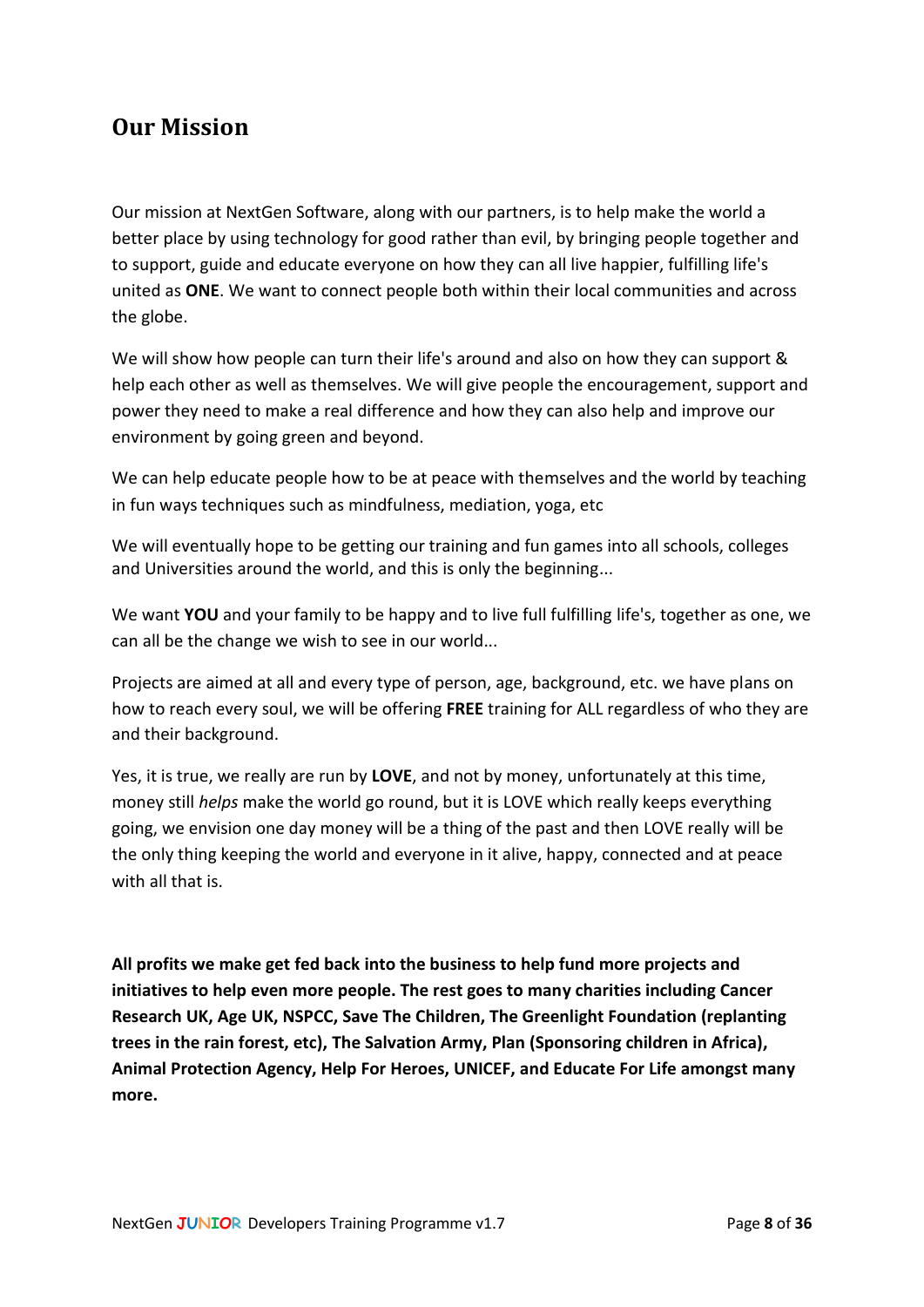**As we grow we will not only donate more and more to these charities but we will expand to sponsor even more charities including helping to restore the planets beautiful rain forests as well as other green environmental initiatives.**

We have plans to expand in the future with:

- **NextGen People** We intend to harness all of the non techie bits in this course such as mediation, mindfulness, yoga, etc and make these available as separate standalone courses. We have many ideas on how we can expand this further in future...
- **NextGen Education** This will expand further from NextGen People, and will be integrated with the fun apps & games we will be creating for kids. We hope to eventually get this vital education into all Schools, Colleges and Universities.
- **NextGen Music** Will cover a whole range of new genre setting music from relaxing/chill out to full on club anthems, of which some will of course be used in our games & apps.
- **NextGen Technology** This will be our hardware department, which will invent and build new ground breaking hardware, which will be used by our games, apps, etc.
- **NextGen Labs (Science)** This will be the final pre-planned department we will open and will be dedicated to improving the standard of living for all across the globe (rich or poor) such as finding a cure for cancer and clean renewable energy amongst many more
- **NextGen Films** We may at some point during our journey together decide to also move into the film industry to make very entertaining blockbuster films but also teach valuable lessons that can benefit all of humanity.
- **NextGen TV -** Likewise, we may also decide to move into the television industry for the greater good of all...
- **NextGen X** TOP SECRET, all will be revealed in divine timing...  $\circled{5}$

Please come and **join us**, **all** are welcome, be part of the **change you wish to see in the world**. Get **FREE** training whilst you earn while you learn and help bring into reality our shared vision of our new world where there is **peace** over war, where we are all **connected** and **united** as **one** over being separated, where **love** is the predominate force over fear. Love conquerors fear, always.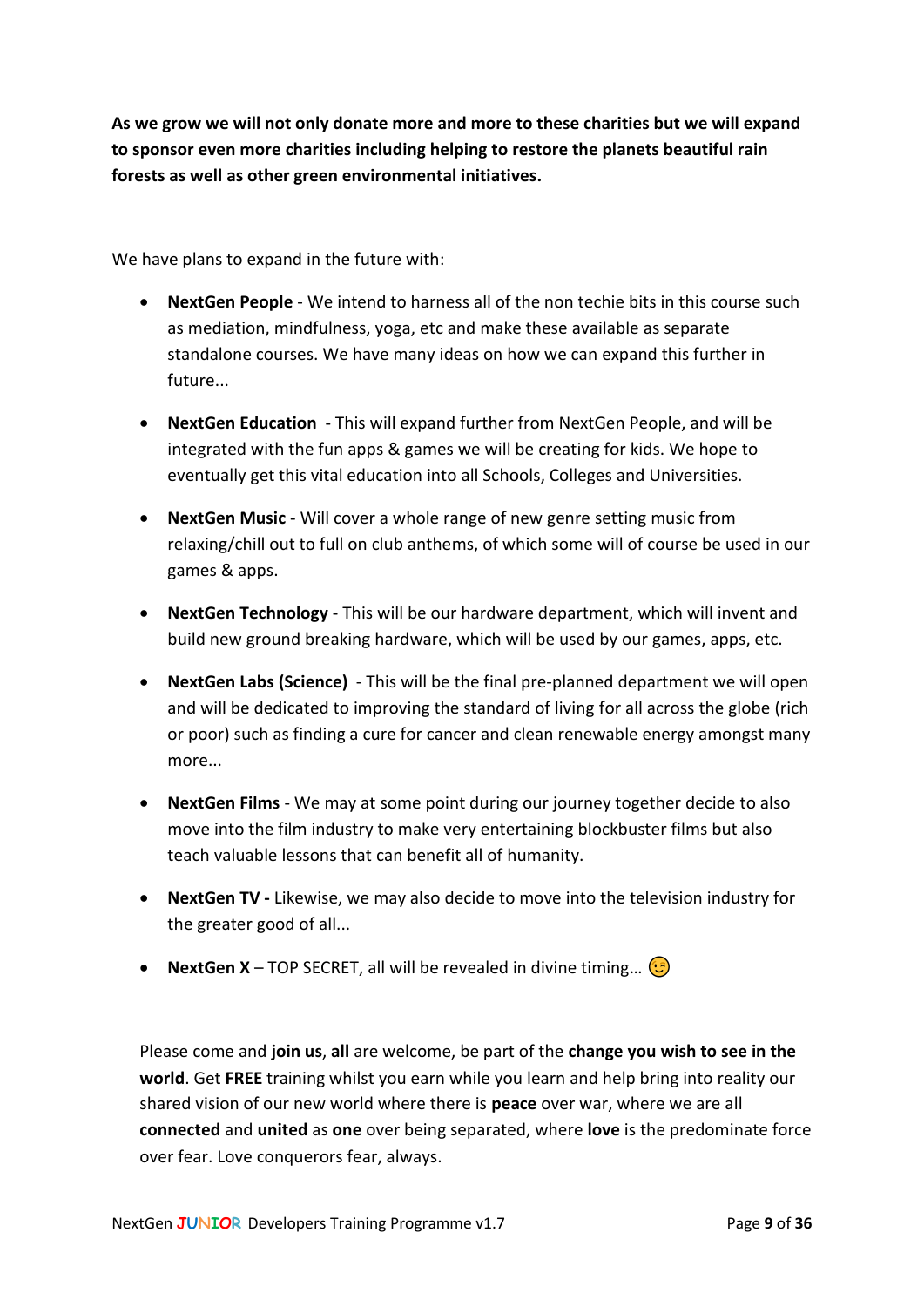**We want to restore balance to the people across the world, we want TRUE EQUALITY for ALL, together we are stronger, together we are ONE. We want to bring TRUE abundance for ALL...**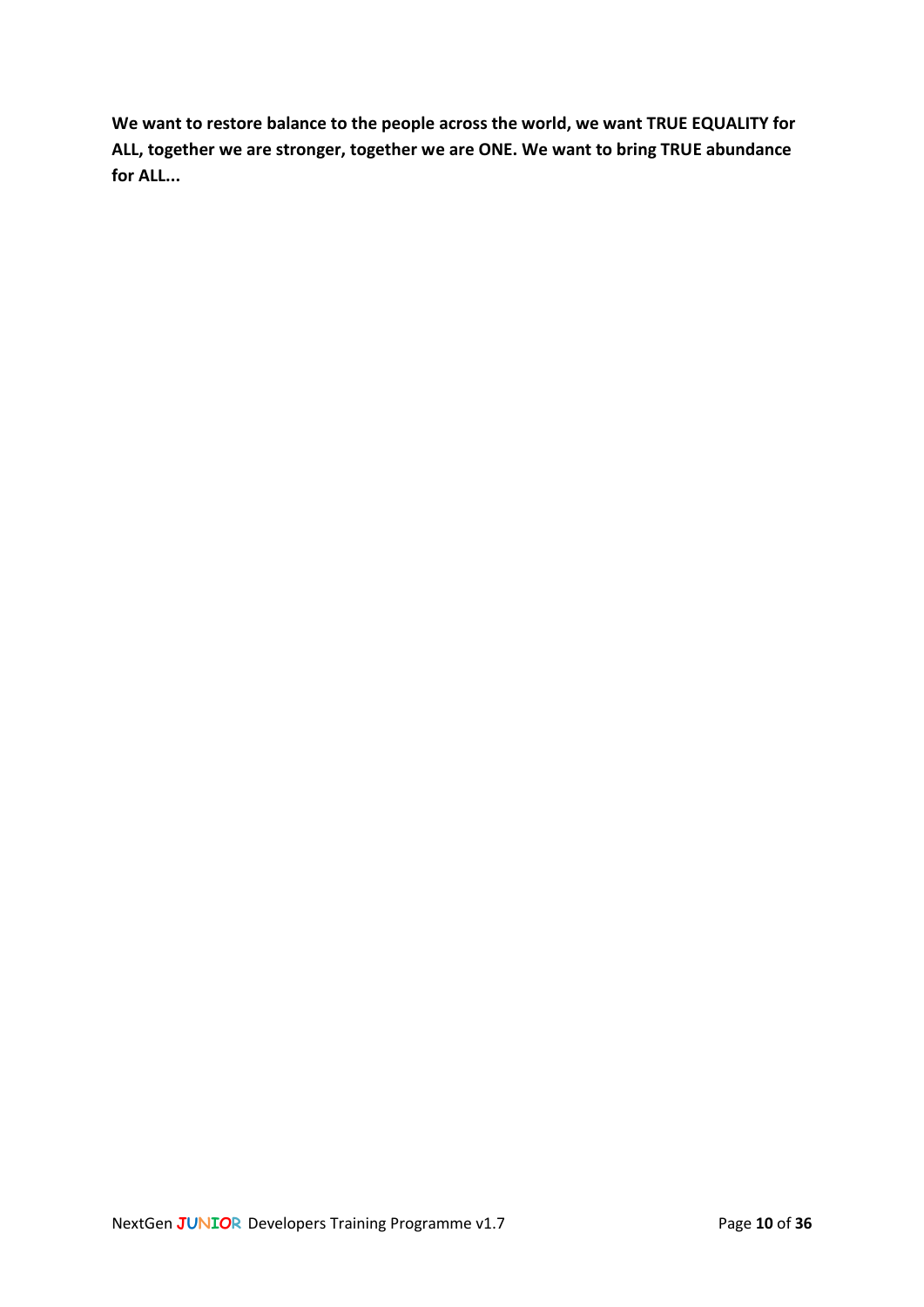## <span id="page-10-0"></span>**Our Vision**

As one wise man once said "I have a dream...", well we have a dream too, a dream/vision where we can all co-exist in peace and harmony not only with ourselves but also with the planet. A vision where war, fear and separation is a thing of the past. A vision where love is the predominant force on the planet.

We want to reach this vision by using technology:

- For good rather than evil.
- To help connect people rather than disconnect them.
- To promote helping strangers who are also part of our beloved human race.
- To help improve the quality of life for every soul on the planet.
- To help restore our beloved planet back to her former beauty (not that she is not beautiful as she is).
- To teach vital life changing skills such as mediation, mindfulness, yoga, exercise, nutrition and being with nature.
- To give hope and light to those who previously had none.
- To spread the message of love far and wide, to show love is the answer to everything.
- To bring world peace once and for all.
- To bring TRUE equality and equal opportunities for all.
- To promote and contribute to other important world changing projects & events.
- To help make us all better human beings, and **NOT** robots!
- To make the world a better place.
- To enable us all to live in harmony with each other, animals, plant life & the planet where all life is sacred and valued.
- To believe in **everyone** including those who do not believe in themselves and for those who the world has turned their back on. Everyone has their own special gift for the world, we want to help people find their gift and then work with them to hone it further.
- To bring TRUE abundance for ALL.
- To use technology to assist mankind, and NOT replace it.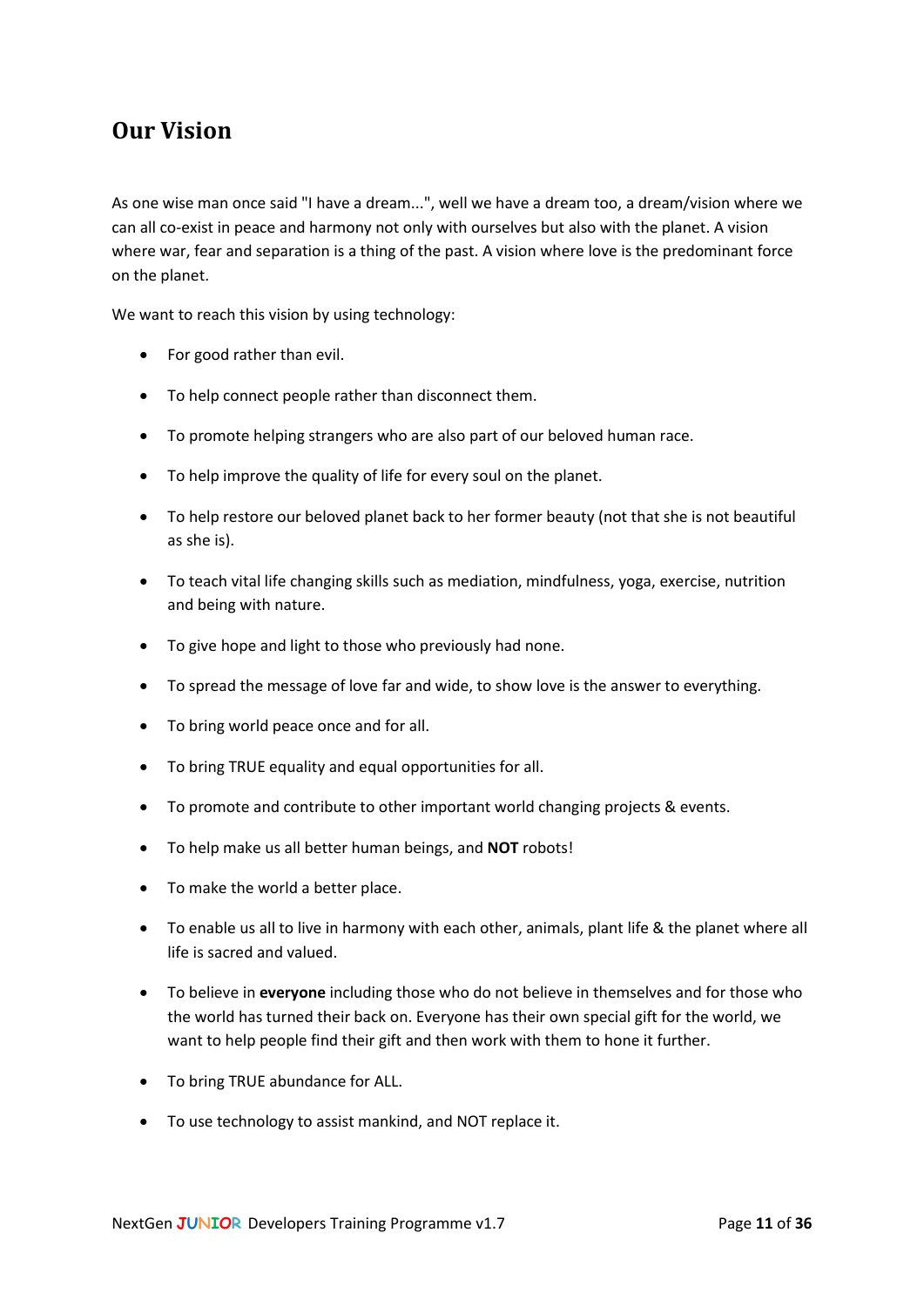Together we feel this can be achieved, we want to bring as many people together working towards the same goals, for together we really can make our dreams come true...

Imagine if all the energy and resources we waste trying to fight each or to get ahead of the competition was instead all pooled together for the common good of all? Just imagine what we could all achieve working **together**? We could easily turn this world around over night if we all started working together instead of against each other...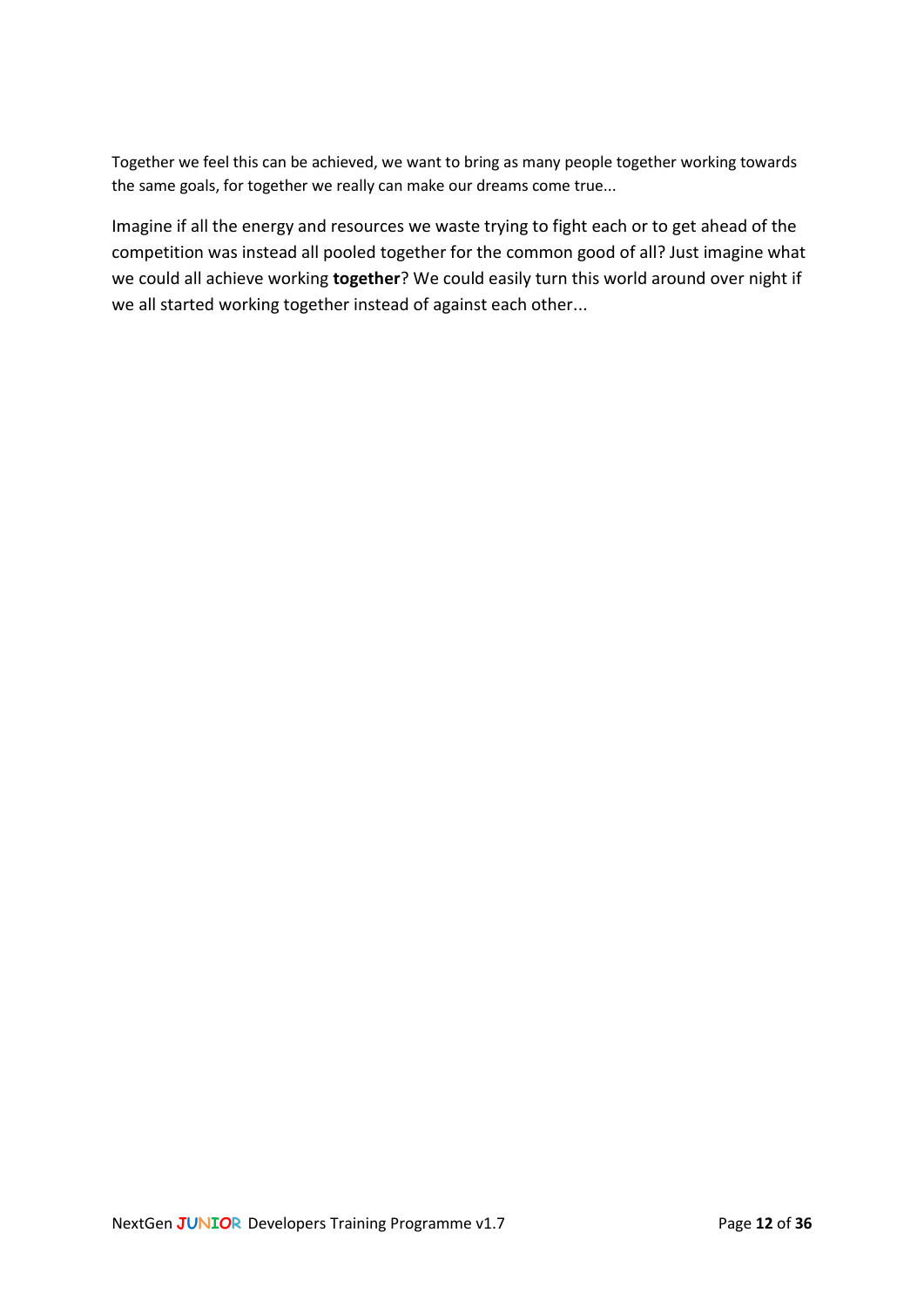## <span id="page-12-0"></span>**Core Values**

Our business is founded on the following values and these are how we operate and what we encourage all of our employees to follow:

- Respect
- Compassion
- Integrity
- Honesty
- Responsibility
- Kindness
- Forgiveness
- Joy
- Happiness
- Peace
- Wisdom
- Team work
- Initiative
- Confidence
- Love
- Unity
- Harmony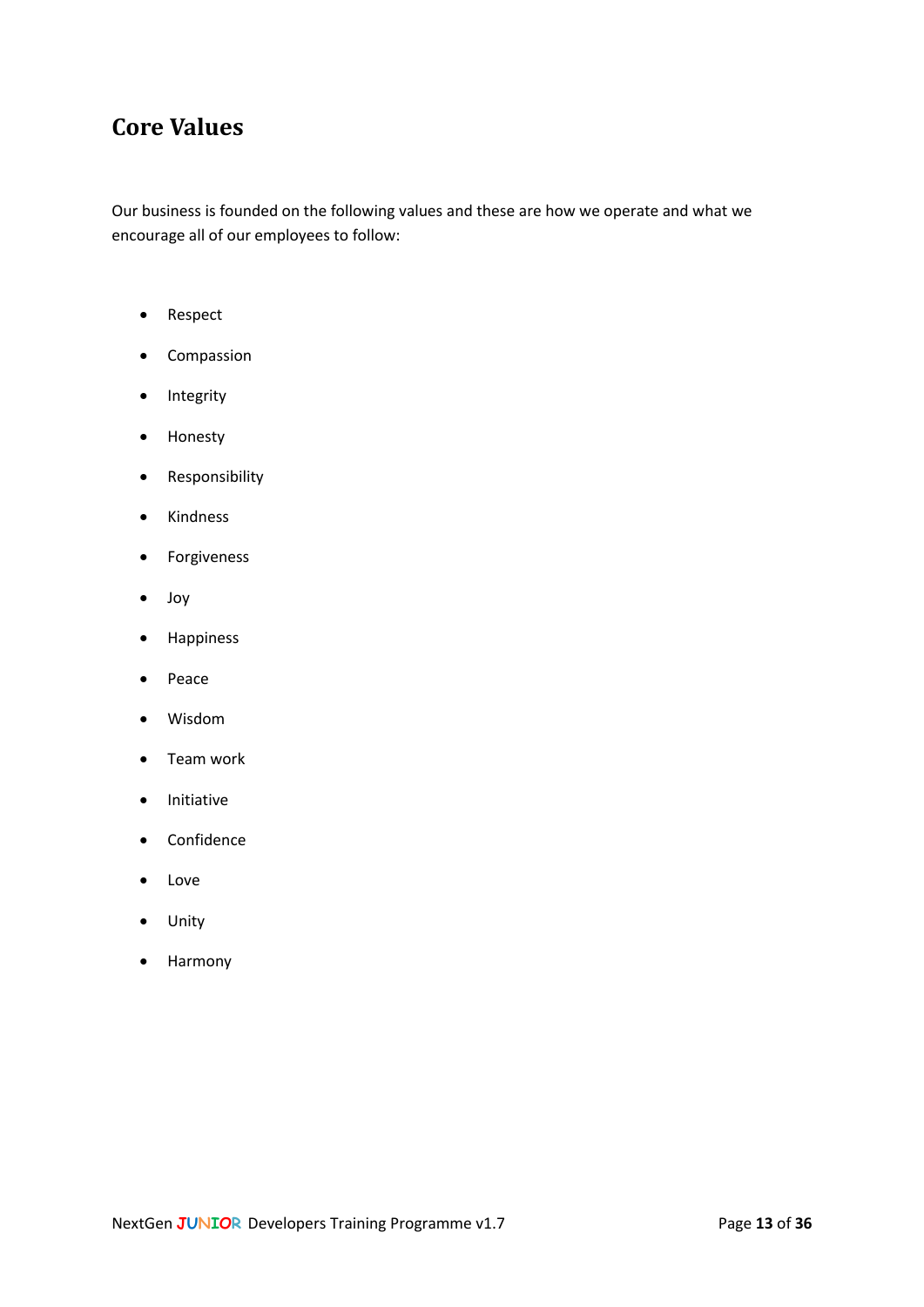## <span id="page-13-0"></span>**Our Credentials**

## <span id="page-13-1"></span>**You too can become a top IT consultant (normally 70k+!)**

You will receive training of high quality from top IT professionals headed by David Ellams, Director of NextGen Software Ltd. He has extensive experience in systems design and technology from his first class Honours Degree in Computing and Informatics to his most recent work with Nokia UK who complimented his high degree of expertise and commented that he was the best contractor they had seen. David has been told time and time again at every role that he was one of the best developers they have seen, he frequently more than ace interviews and technical tests, and is normally the only one who scores 100% on these tests.

The Computing and Informatics degree was rated as one of the best computing degrees you could do at the University of Plymouth, since unlike other degrees, this not only gives you a broad range of Computing skills, it also gives you very valuable business analytical skills allowing you to go into a business, analyse their business processes and then make proposals on how they can be made more efficient through IT.

The degree included the whole shooting match right from the initial consultation, various reports such as Feasibility Study and PID (Project Initiation Document) and systems analysis and design to designing and building the back-end database, architecting, designing and building the code, writing all user and technical documentation, training, support and maintenance. This is only a fraction of the full skillet used for full end to end development. It also included project management techniques such as PRINCE.

So what gives this degree the **edge** over all others? It takes into account real world scenarios and gives you the business skills to back up the technical skills you are taught. It allows you be fully independent.

To name just a few of the modules studied on this degree (amongst many, many more):

Advanced Information Retrieval, Advanced Databases, Advanced Networking, Advanced Windows Programming, Object-Oriented Analysis And Design, Artificial Intelligence, Web-Based Application Development, Information Systems Development, Systems Analysis And Design, Information Systems Development Environments, Integrating Project, Information Retrieval, Human Computer Interaction, Computer Systems, Quantitative Methods, Software Engineering, Operations Management, Decision Support, Computer Systems Architecture, Operating Systems, Computer Operations, Information Processing Systems, Business Communication Skills, Software Engineering Principles, Software Engineering Practice, Information Technology Tools, Business, Computing and the Law.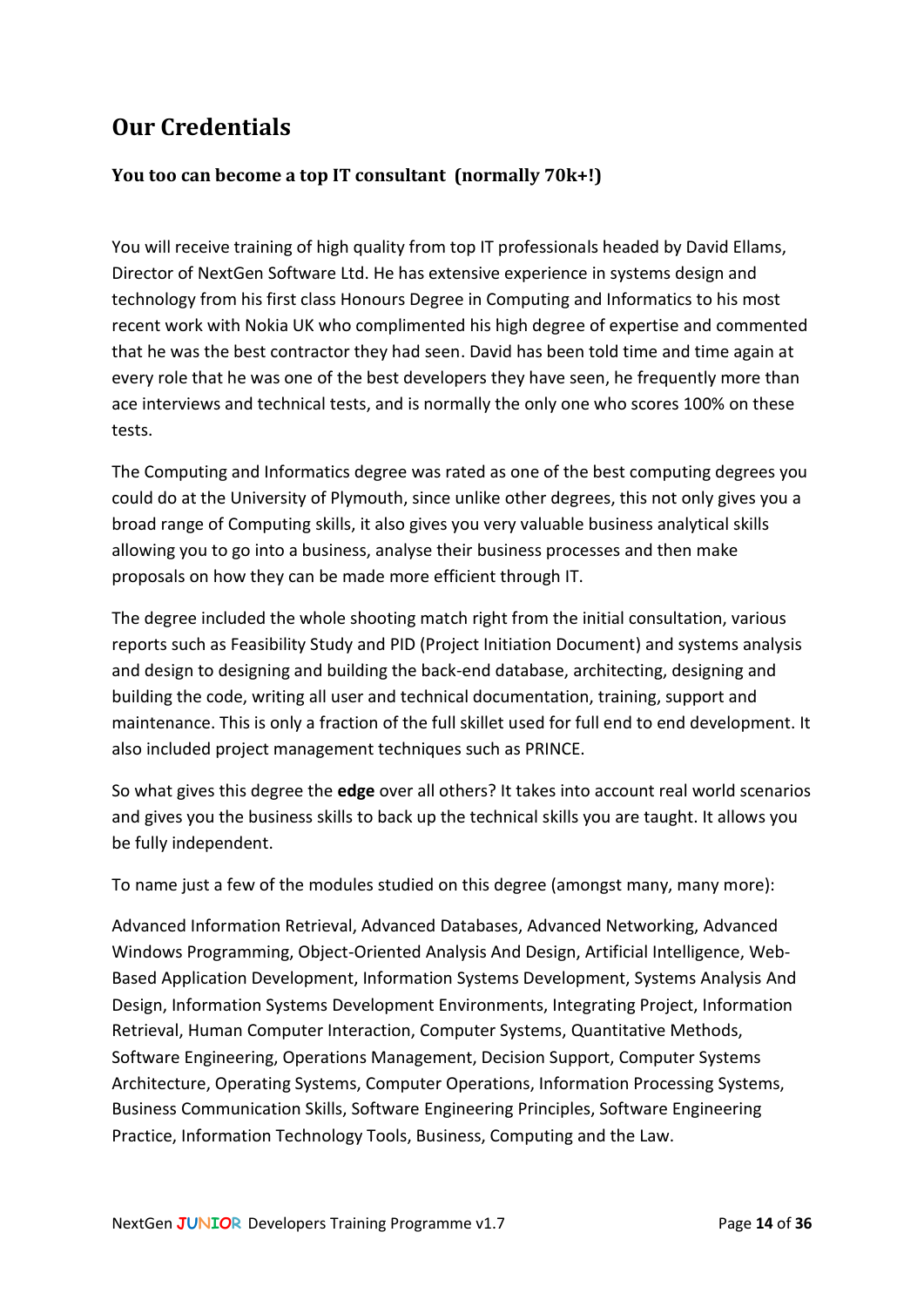#### A message from David himself:

"Hi, my name is David Ellams BSc(Hons) and I am a very experienced Senior Developer/Architect based in London and highly sought after. I have been in the industry for over 16 years now, I have a 1st class honors degree in Computing And Informatics and a wealth of experience and skills in most things IT related, especially in software development.

I have been programming since the age of 8, when I got my first computer, the good old ZX Spectrum, ever since then I have been hooked to coding, especially games. As well as creating games, I have enjoyed playing them my whole life so I am also a gaming expert and know the industry very well. I have vast experience in all things technical including coding websites, desktop software, back-end services, apps, game and much more as seen on my CV.

My degree is rated as the hardest degree the University offers. The School Of Computing is rated as the 5th best in the UK by The Times newspaper and I also came top of my class.

Nokia UK complimented my high degree of expertise and commented that I was the best contractor they had seen and was the only one taken on with just a telephone interview. I spent a weekend learning their Windows Phone platform (I didn't even own a smartphone back then) and I then knew more about their phone and platform than they did! They kept asking me questions all the time when I was there. My boss even told me to slow down because I was making everyone else look bad!

I have been told time and time again at every role that I was one of the best developers they have seen, I frequently more than ace interviews and technical tests, and I am normally the only one who scores 100% on these tests.

My degree not only gives you a broad range of computing skills, it also gives you very valuable business analytical skills allowing you to go into a business, analyse their business processes and then make proposals on how they can be made more efficient through IT.

I am way ahead of the curve, I see ideas many years before others do, for example the search suggestions that Google and YouTube use when you start entering your search term, I came up with about 5 years before they did as one of my first jobs out of University back in 2002. It was for an internal KB system written in classic ASP using a new technology called AJAX meaning instead of having to press the Search button to submit the search form to the server and then wait for the response, you can do searches in the background as you typed. I thought it would be too slow to work but it worked beautifully. I then thought nothing more of it until I saw Google, YouTube and everyone else start implementing it. This is just one example of countless ideas that I have invented many years before the big players have. I have an IQ of 160, which I am told makes me a genius and is the same as Einstein and Stephen Hawking. I did not even finish the test because I ran out of time due to my dyslexia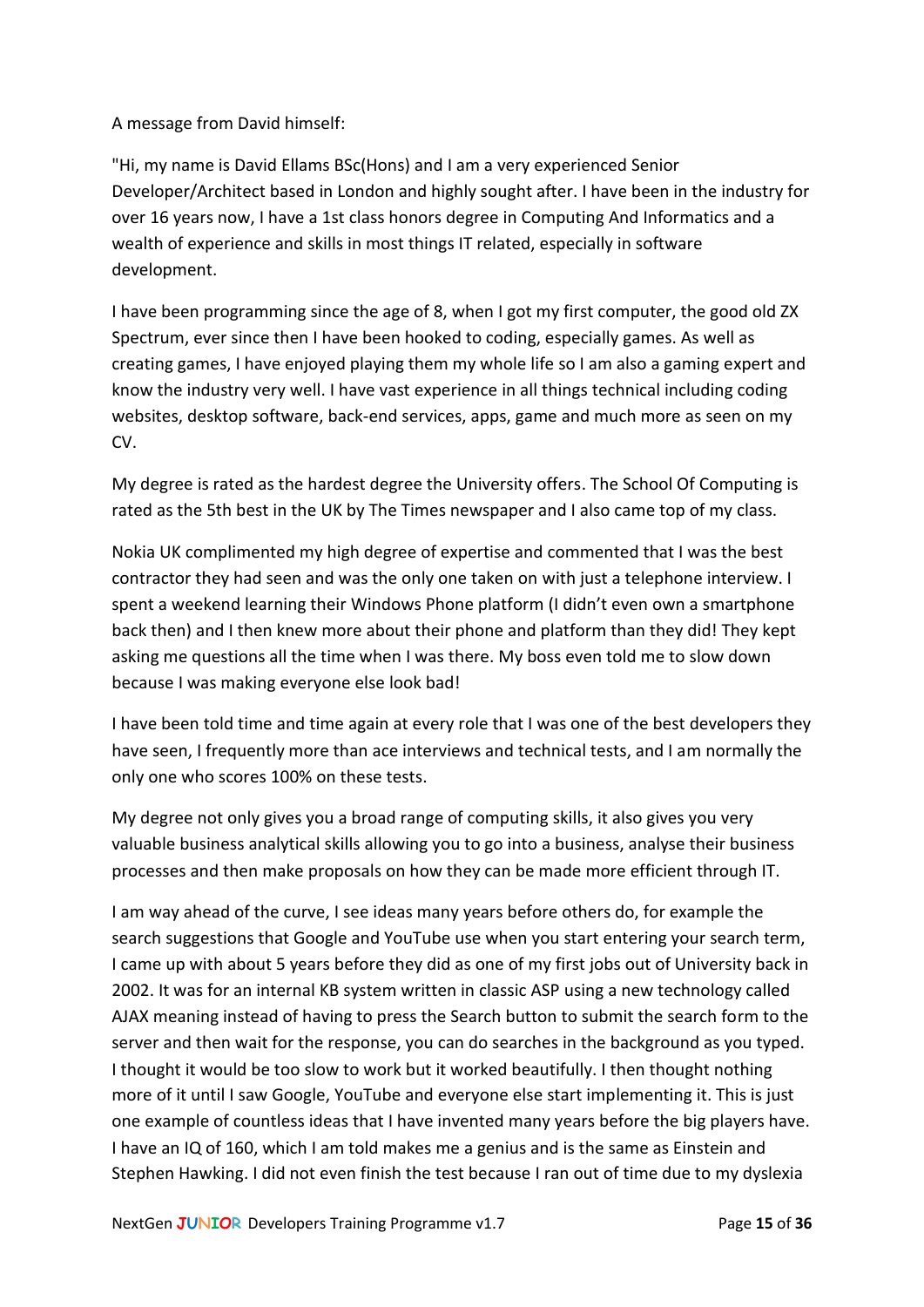and dyspraxia, which means I am sometimes a slower reader and take more time to absorb the information. IQ tests are however not a very accurate way to measure someone's true potential because it only measures the left brain which is the logical and language processing centres. The left brain acts as a serial processor but the right brain is much more powerful and acts as a parallel processor, it is like a quantum computer and is responsible for our creativity, image processing, music, art, etc. I am also highly creative (I think up new ideas for apps, games, etc almost on a daily basis) as well as being highly analytical (left brain), this is what makes me so good at my job.

I have worked with or for all the big names such as KPMG, Nokia, Microsoft, The Daily Mail Group (DMG), BBC, European Parliament, HSBC, HM Land Registry, News International (The Times, The Sunday Times & The Sun), Business Link, Environmental Agency, Ordnance Survey, BP, Wiltshire Farm Foods, Regus, Crystal Reports, TD Waterhouse, Natwest, Royal Bank of Scotland, Hargreaves Lansdown, Aon, National Blood Service, William Hill, Optimus, NHS, DVLA, Camelot, IRIS Software, Syngenta, JPMC (JP Morgan Chas & Co), Volvo, TwoFour, Stralfors, Mears, Landmark (part of the DMGT (Daily Mail) group), British American Tobacco Company, DSCallards, a UK Government Charity & Kantar World Panel plus many more as can be seen on my CV here:

#### <https://www.linkedin.com/in/david-ellams-77132142/>

I only say all of this not to boast but to show you're investing in the best of the best and to prove my credentials as well as showing what someone with autism can do. I receive over 30 emails and over 5 calls a day with job matches from agencies due to being so highly sought after.

I have never been run by money and gave my money to charities and to my poor family and friends but this was not enough for me so in 2011 I created NextGen Software Ltd to start creating apps & games to help make the world a better place. I wanted to use my gifts for good rather than helping the rich get richer and the poor get poorer. I am run by love because I know money cannot buy happiness

I burnt out in 2013 working long contracting hours in the day and then working on Yoga4Autism & NextGen Software in the evening and weekend without ever having a break. I was so driven to help make the world a better place. I was bedridden and could not walk or talk for months, it then took over two years using yoga to rebuild my strength and energy. This is a testament to one of the many positive traits of autism in that we never give up and have unlimited determination. I am an advocate for Autism and I enjoy do inspiring & empowering talks at shows, schools, homes, etc giving hope where there was previously none, painting autism in a positive light, which is needed when it has previously been seen as a negative. I now wish to help others who are where I use to be, then offer them all free training and jobs to help make the world a better place for all..."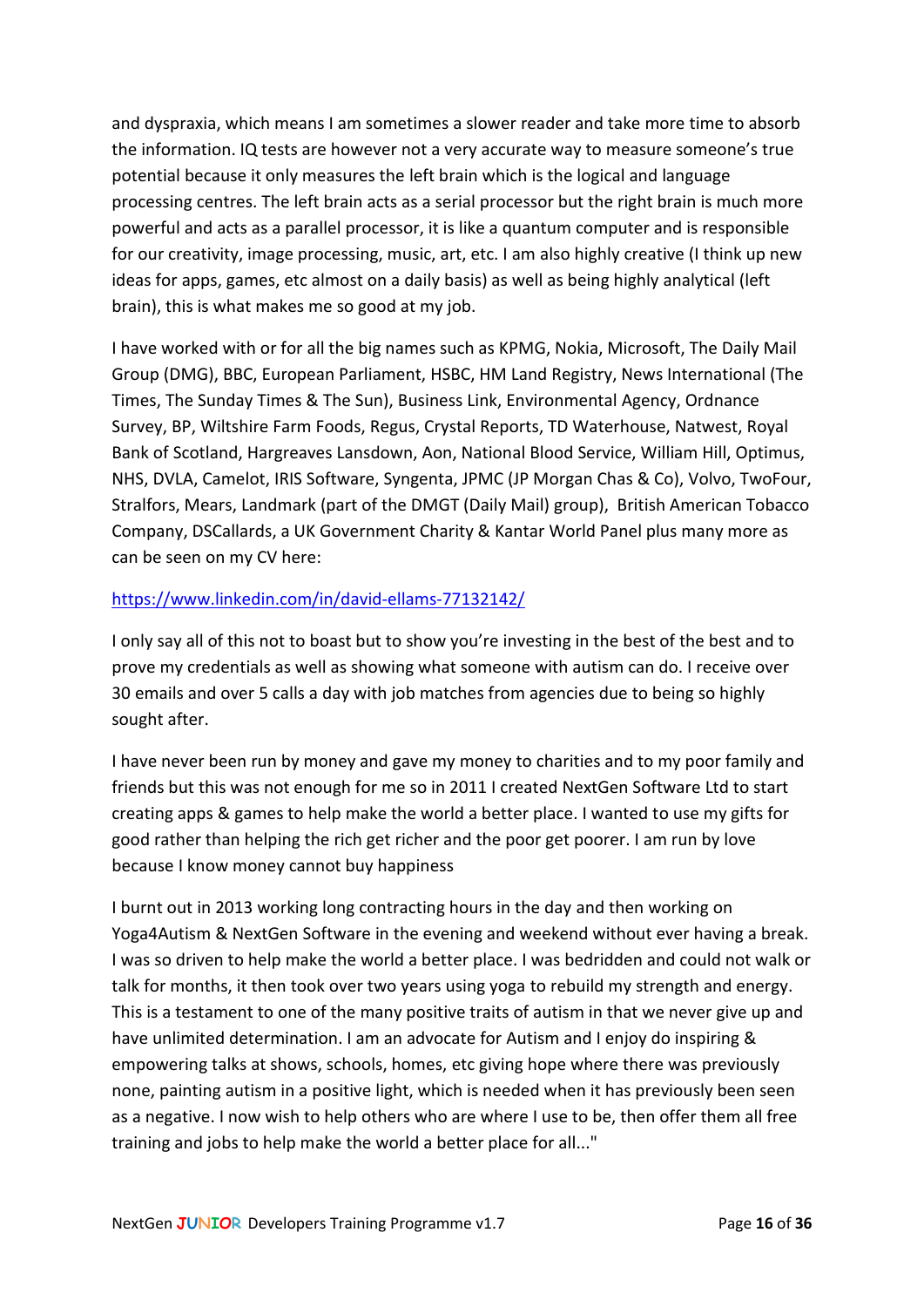This game and the games/apps to follow will show the world what people on the spectrum are capable off. We are also looking for other people on the spectrum (who will also be as gifted as David in the IT field) who wish to help create this revolutionary game... The plan is to free them with the yoga, meditation and mindfulness and then offer them free training and jobs...

Please contact us on [ourworld@nextgensoftware.co.uk](mailto:ourworld@nextgensoftware.co.uk) if you wish to get involved.

## <span id="page-16-0"></span>**Best of both Worlds**

Degrees are often criticised for being outdated and not reflecting the current IT industry but do give good solid computing foundations to build upon. This is why we offer the best of both worlds, the best parts of the structured foundations from a degree coupled with the latest trends and technologies in the market place.

Degrees are also **expensive** and putting yourself or someone through University can be very costly these days. To save all the debts, stress, years & tears, we will provide the best bits from the top rated computing/business degree in the country for **FREE**!

## <span id="page-16-1"></span>**We have a solid 20 years' experience designing applications (directly or indirectly) for a number of big names.**

Part of the training will include valuable lessons learnt from all these big names adding more skills and experience to your toolbox.

#### <span id="page-16-2"></span>**We are providing arguably the best training in the country for FREE!**

David was the top of his class for the hardest degree rated by the University of Plymouth, which was rated one of the top five in the country. The School of Computing was also rated at the fifth best in the country by The Times.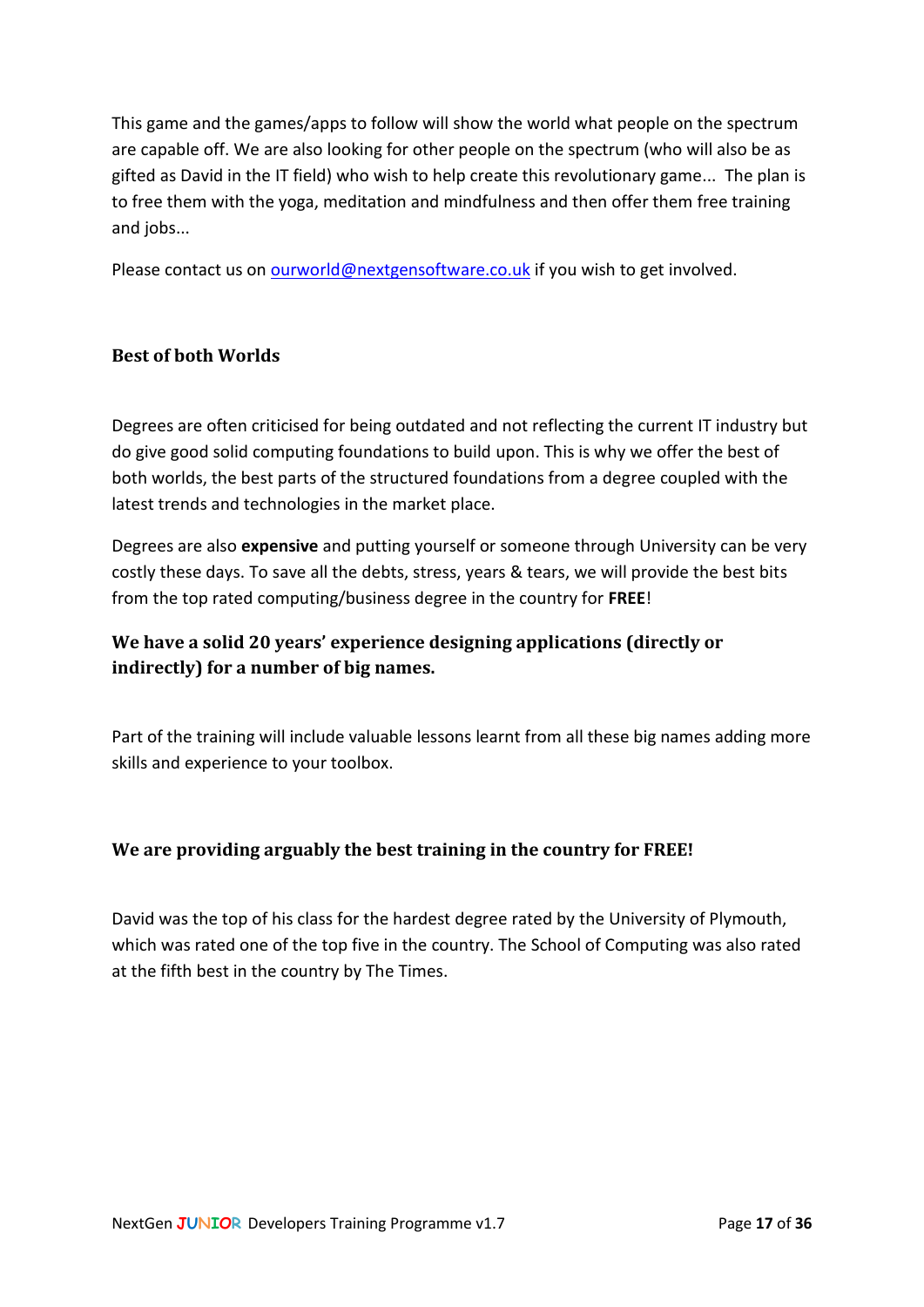## <span id="page-17-0"></span>**What you will get**

#### <span id="page-17-1"></span>**Real world commercial experience**

Part of the practical exercises will be actual real commercial projects you can work on, gaining vital commercial experience in the field. **Employers always love to see real world experience,** some even rate this over any formal qualifications such as degree's.

So the course is a mixture of structured material as well as real world experience, which everyone wants these days. Your time is used reliably and only used to make real projects come alive, projects that can help people and make a difference to the world. Rather than being wasted on boring dull exercises and demo projects that never get to the see the light of day, **this way you feel more productive and feel you really are contributing something and really are making a difference, even whilst training!**

#### <span id="page-17-2"></span>**Earn while you learn**

Once you have reached a certain proficiency level, you will even start getting paid while you continue to learn and grow!

#### <span id="page-17-3"></span>**Conscious Programming Methodology (Balanced healthy lifestyle)**

As always in life, you need to maintain a healthy balance between work and play, we like to combine these together. As part of our daily working and training best practices we use a combination of yoga, meditation and mindfulness practice.

We take regular breaks away from the computer desk as well as keep people aware of their body, posture and breathing, even whilst working, this is just part of the new **Conscious Programming Methodology** that NextGen Software will be introducing to the rest of the world very soon...

**Expect a lot of groundbreaking, trend setting projects to be rolling out from NextGen Software in the future...**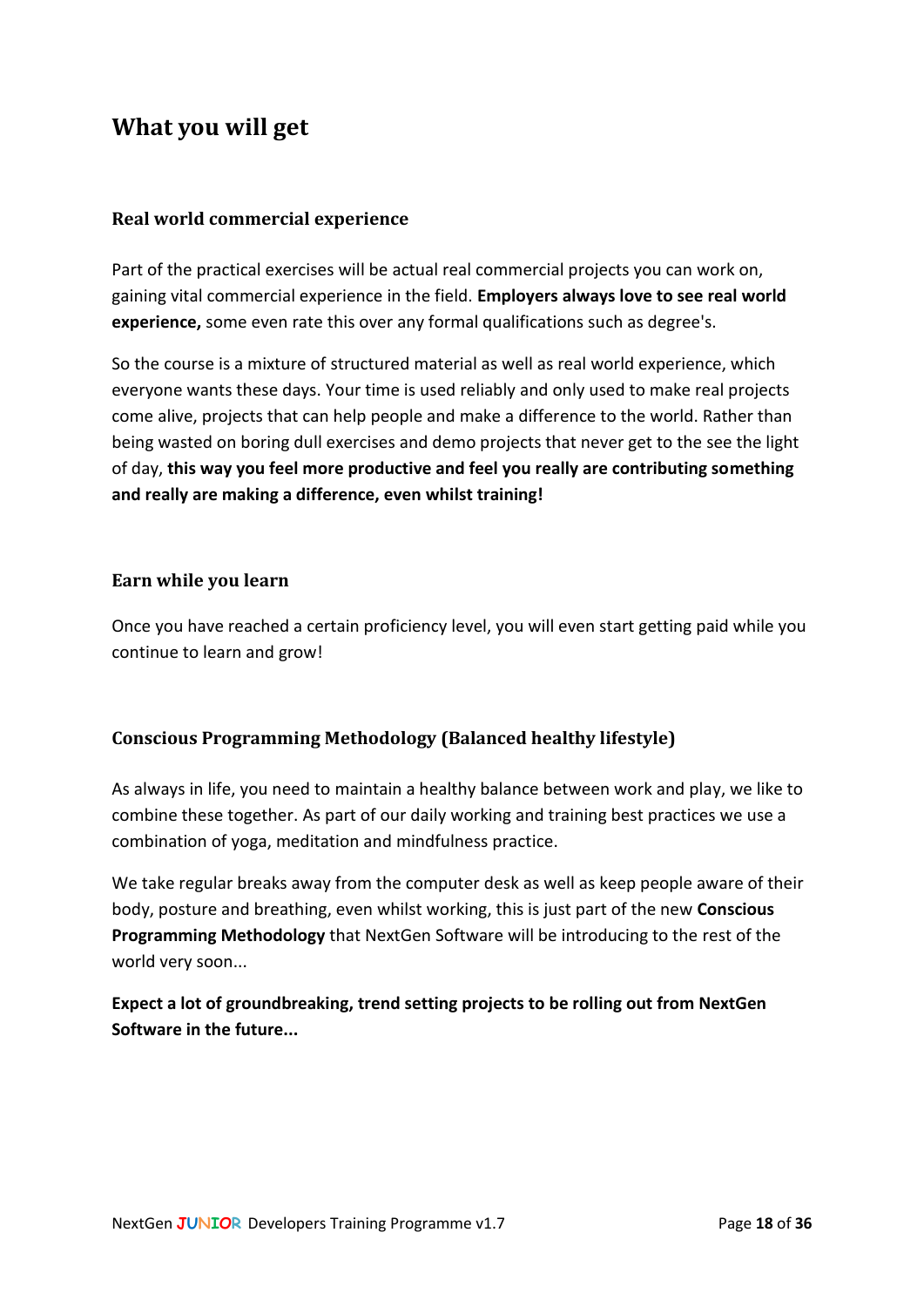## <span id="page-18-0"></span>**Help your local community**

This will also help your local community by getting kids off the streets making people feel safer and giving future job prospects to those who would normally not have any. It will also help give kids something positive to focus on, which will not only better themselves, it will also help the rest of the community, country and world by helping bring into reality our shared vision of our new world where there is peace over war, where we are all connected and united as one over being separated, where love is the predominate force over fear. Help increase the standard of living within your community.

#### <span id="page-18-1"></span>**Help your country**

This will also help bring unemployment down, help the economy recover as well as help fill the highly skilled labour/specialist deficit in the country. Eventually we will expand into other countries and then we will also help them in the same way.

#### <span id="page-18-2"></span>**Release your creativity and imagination!**

Here at NextGen Software, we actively encourage you to be as creative and imaginative as possible. We already have a ton of awesome ideas, but are always happy to hear on ways to improve them further or perhaps even brand new ideas we haven't thought of yet! **If you do come up with a novel successful idea, you will be fully credited for that idea, such as a game or app** for example. You will also win a reward such as a relaxing tranquil holiday or perhaps a large cash reward. You will also of course earn karma and receive the Genius badge/reward in the OASIS/Our World!  $\circled{c}$ 

#### <span id="page-18-3"></span>**Rewards/Incentives**

As touched on above, we will also offer rewards as incentives for completing various modules as well as extra rewards for getting high marks or for making a significant contribution to one of our commercial products. These may range from a gift voucher or tickets to a luxury holiday and high cash rewards. You will again receive karma and badges/rewards to level up your avatar in Our World/The OASIS.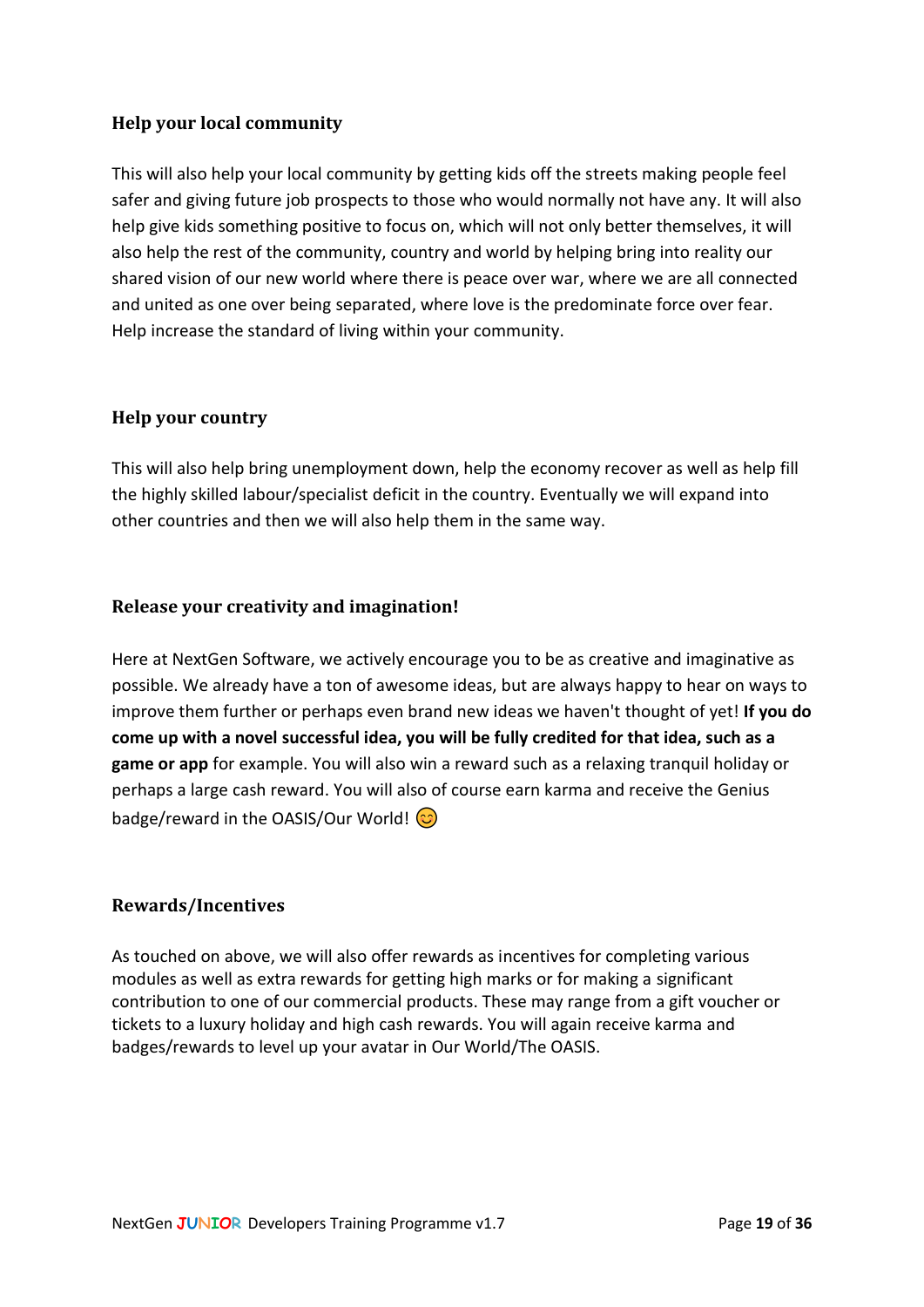## <span id="page-19-0"></span>**We help find your strengths and Gifts**

Everyone has their own special and unique strengths and gifts, we want to help you find yours. We can then work with you to hone and develop these further. Likewise, we can help identify any weaknesses and work with you to turn these into your strengths.

#### <span id="page-19-1"></span>**Courses tailored to YOU so you can achieve your FULL potential**

The course is tailored around **YOU** as an individual, we can find what modules and training techniques work best for you. Likewise, we can find what roles would best suit you and work with you to help **achieve your full potential.**

#### <span id="page-19-2"></span>**We want YOU to succeed**

We want you to succeed and we are here every step of the way to ensure you are...

#### <span id="page-19-3"></span>**State of the art learning and teaching techniques**

We have teamed up with our partners Myndwise to make our teaching techniques even more effective so we can actually record real-time performance metrics and then adjust the content and techniques to optimise the learning process and enable you to become the best you possibly can be.

#### <span id="page-19-4"></span>**Flexible Modules - Do what YOU want to do**

The beautiful thing about our training is that it is **totally flexible and is tailored to what YOU want to do,** so many courses out there do bits and pieces of what you want but another one does some other bits of what you want to do. If only you could pick the bits (modules) you wanted to do from both and not have to do all the other boring bits you don't want to do.

Well, we are pleased to say, now you can...

#### <span id="page-19-5"></span>**No Time Restrictions - Fit around your life, not the other way round**

There are also no time restrictions so you are free to fit the course around your life and just fit in what you can when you can. But remember the sooner you complete a certain amount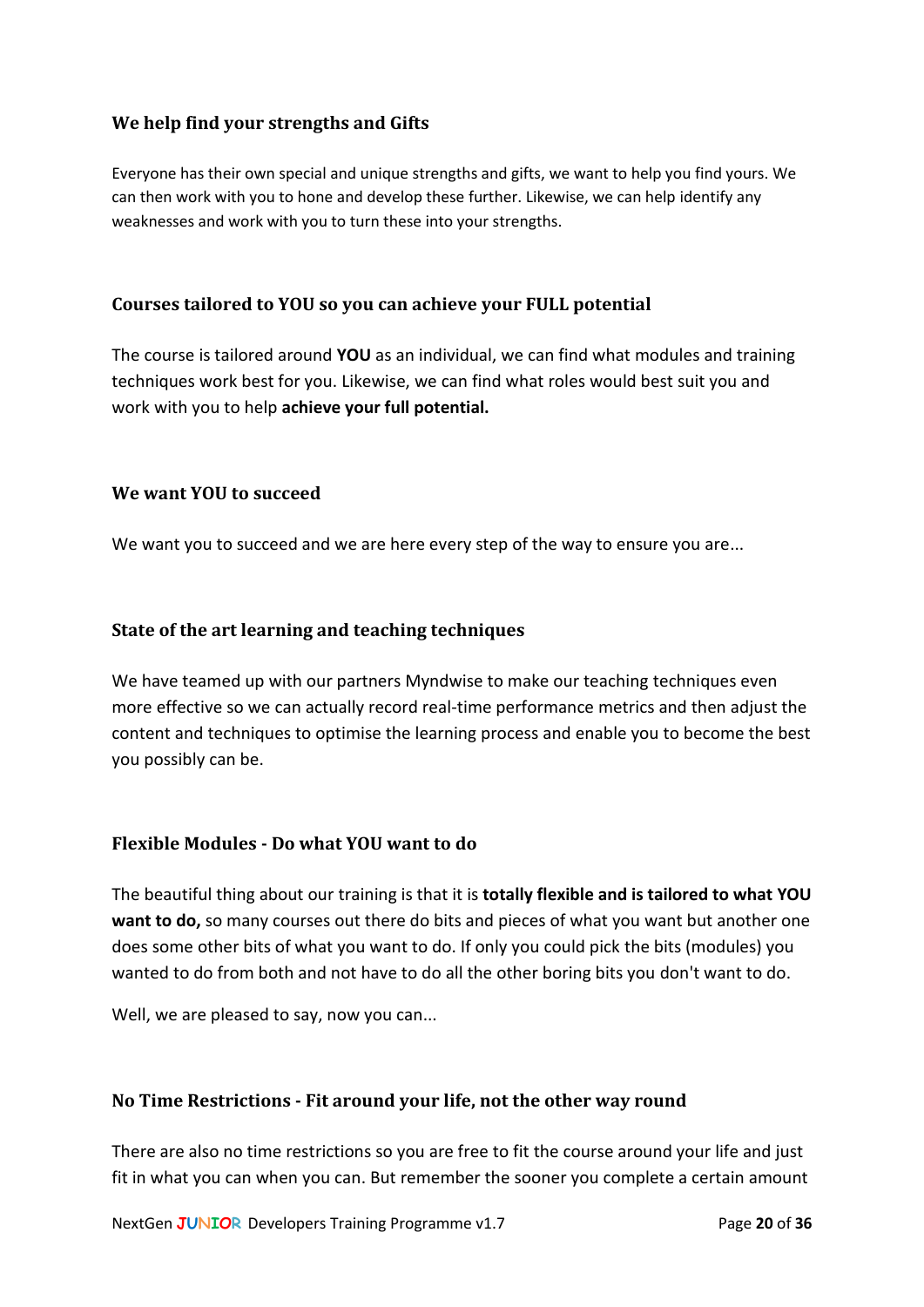of modules, the sooner you will start earning while you're learning, the more you complete, the more you get paid...

#### <span id="page-20-0"></span>**No Previous experience or qualifications required**

You do not need any qualifications or previous experience, all you need is a willingness to learn and commitment, we will take care of the rest..

#### <span id="page-20-1"></span>**Work From Home**

Since the course is entirely online to begin with, you can work within the comfort of your own home. This will make it easier to fit it around your busy house life.

## <span id="page-20-2"></span>**Healthy Living Training**

Taught valuable practical healthy living guidelines such as nutrition, exercise, mediation, mindfulness, being with nature & yoga. These are fully integrated into the training programme and daily working practices.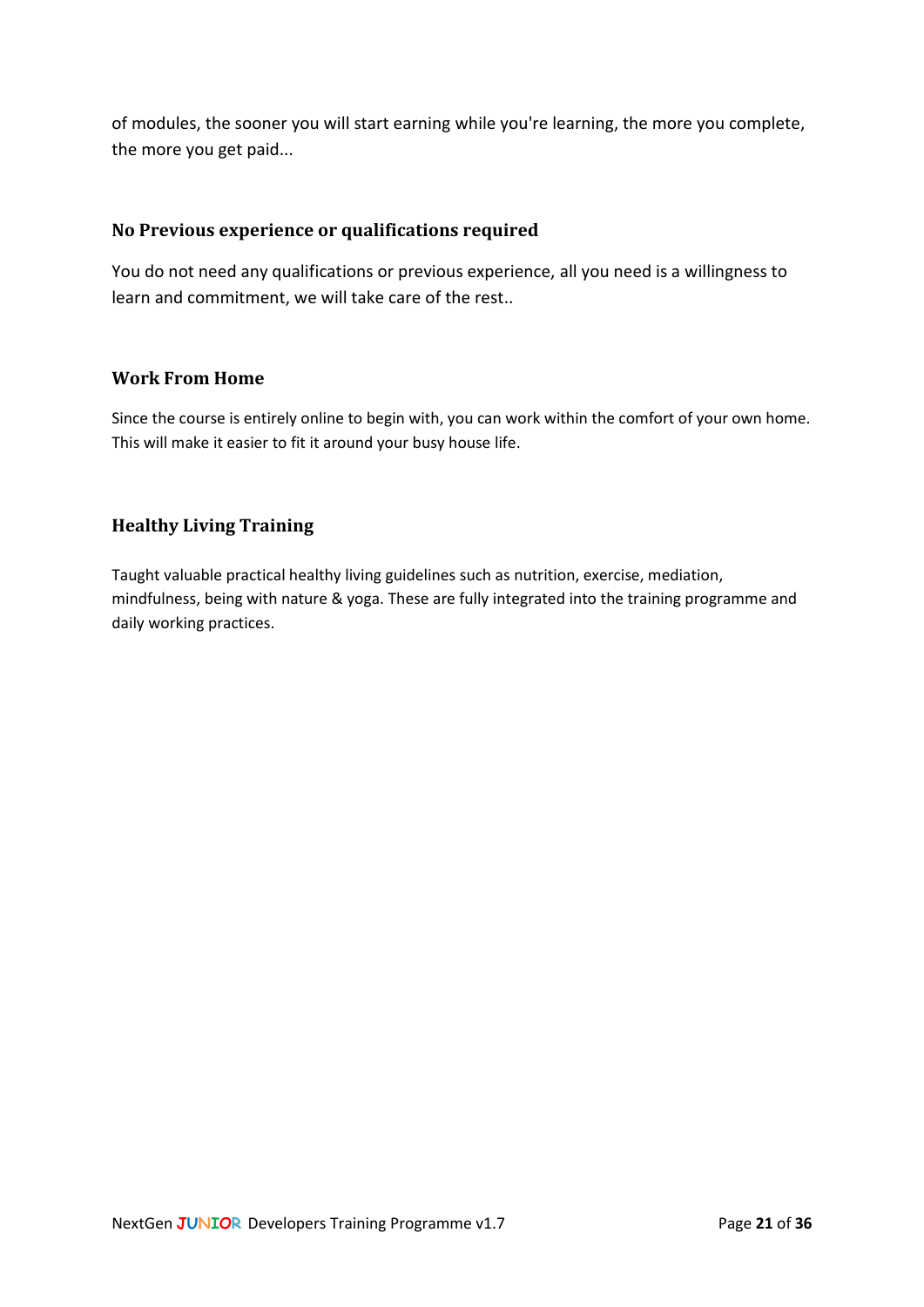## <span id="page-21-0"></span>**Working for NextGen Software**

Hopefully by now you have seen what an awesome place NextGen Software is to work for and you are reaching for the phone or keyboard right now! But in case you are not, here's some more reasons to chew over.

## <span id="page-21-1"></span>**29 REASONS WHY WORKING WITH US WILL HELP YOU, YOUR FAMILY, YOUR COMMUNITY, YOUR COUNTRY AND THE WORLD:**

## <span id="page-21-2"></span>1. **FREE Training**

Receive the best training there is, please see our training programmes for more information on this.

#### <span id="page-21-3"></span>2. **Rewards/Incentives**

Ranging from vouchers & tickets to luxury holidays & large cash rewards. Win rewards for certain achievements such as doing some outstanding work or maybe coming up with an awesome idea. These can range from tickets, vouchers, health and fitness gifts to a tranquil holiday and a large cash reward.

#### <span id="page-21-4"></span>3. **Very relaxed and friendly down to earth working atmosphere.**

We see all of our employees more as family and friends and encourage equality, initiative, teamwork and of course imagination & creativity.

#### <span id="page-21-5"></span>4. **FREE Yoga, meditation and mindfulness sessions.**

These are actually built into your working day so you do not need to try and find any of your own time to fit it all in. It is important to break the day up with regular exercise, meditation, yoga, etc. This helps maintain a healthy lifework balance as well as of course making you more productive. Happy & healthy bodies and minds make better developers. ;-) But we do it because we actually **really care about ALL of you,** the rest is just a bonus!

## <span id="page-21-6"></span>5. **FREE Daily fruit**

We really do want to keep you healthy!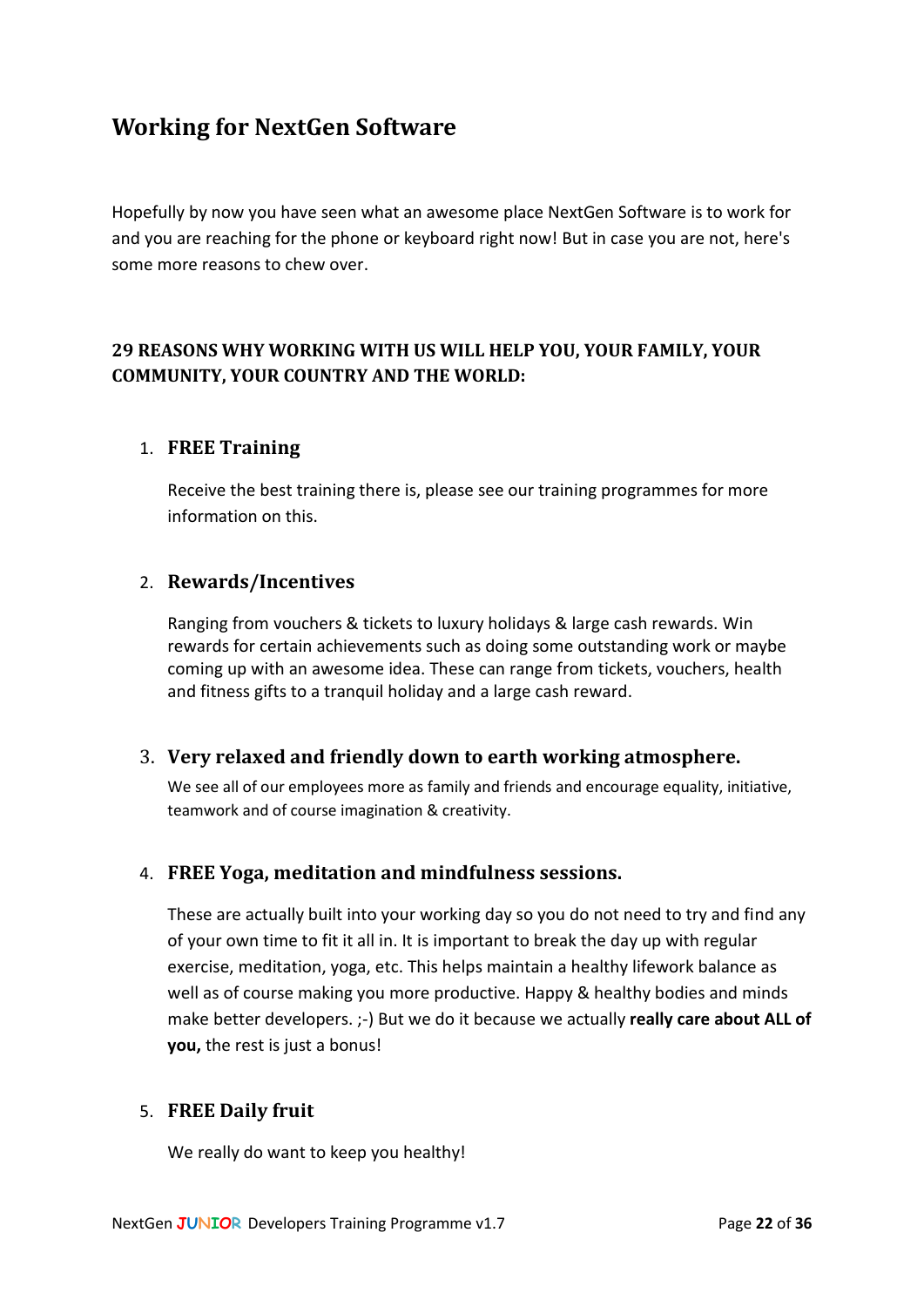#### <span id="page-22-0"></span>6. **FREE Breakfast, Lunch & Dinner**

We will also provide a FREE healthy breakfast, lunch and dinner to all employees. The food will be fresh organic food from local food markets instead of supermarkets so helps the local community further, and also makes our employees as healthy as possible.

#### <span id="page-22-1"></span>7. **Be your own boss**

We actively encourage you to be a self starter, self reliant, self motivated and we want to help grow you as a person as well as a top rate developer. We want to give you the freedom to let your creativity and imagination run wild! We want to help improve your confidence and self esteem too.

#### <span id="page-22-2"></span>8. **Every voice is heard, and everyone is treated equally**

Since we are all equal and are one, working towards a common goal of helping as many people as possible whilst making it fun at the same time! We see you all as equals, regardless of backgrounds, casts, class, religions, origins, etc we see you all as the same, as equals.

#### <span id="page-22-3"></span>9. **True Flexi Time**

You can really work your own hours, fit your work hours around your life, not the other way round.

#### <span id="page-22-4"></span>10. **Flexi Projects**

Work on what you want to work on, so you are not forced to do anything you don't want to do, you can choose to change and work on other projects that are off interest to you. As the saying goes, it's always good to have a fresh set of eyes on a problem...

#### <span id="page-22-5"></span>11. **Create your own projects**

You may even have awesome ideas for a new project, if you have something we think is worth making and fits in with our values of helping people and our vision then you can help make your own project. You will be credited in the project and will win a reward. You will also get the opportunity to work on it.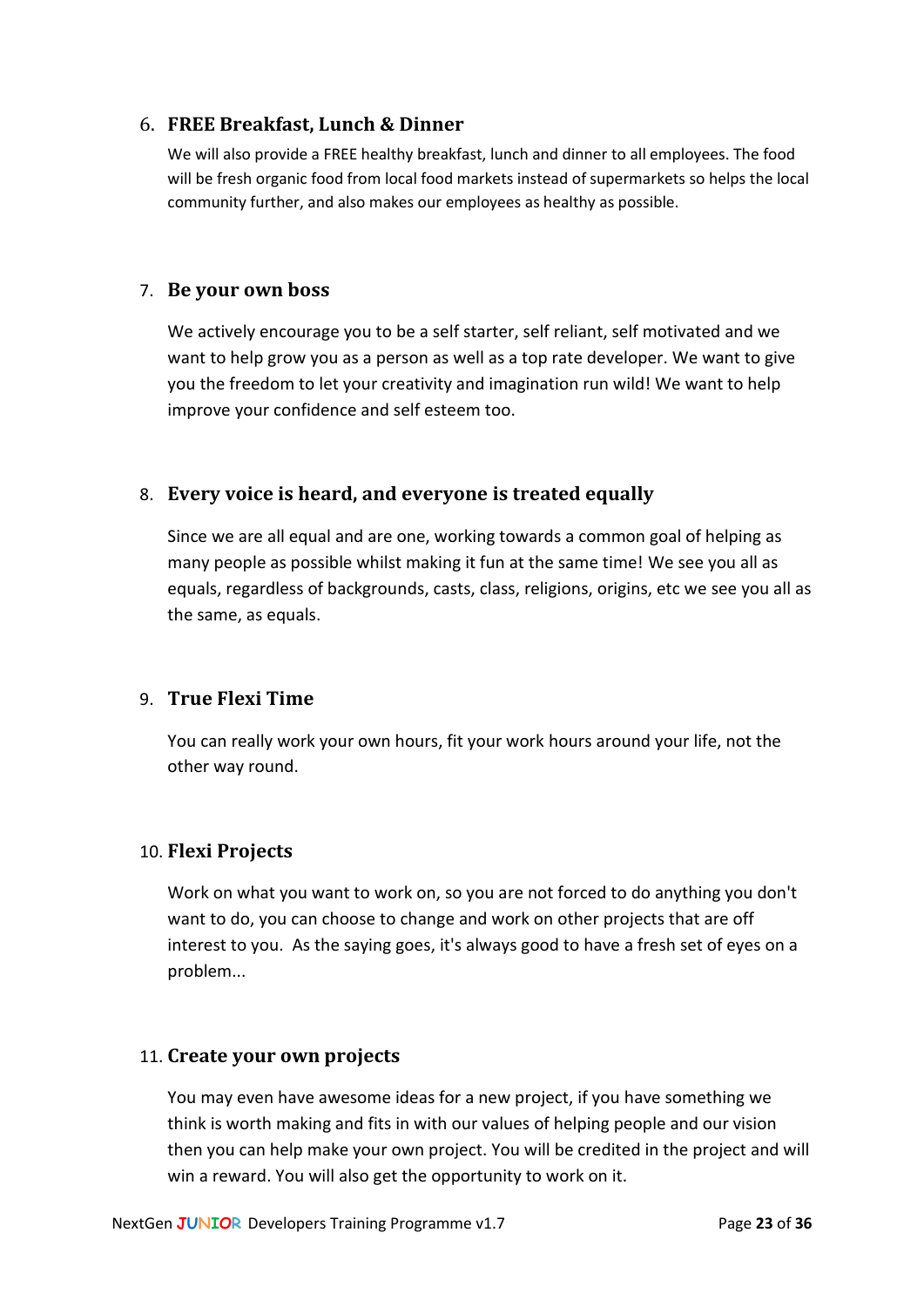## <span id="page-23-0"></span>12.**Friday Afternoon Projects**

Every Friday afternoon you get the opportunity to work on your own project and ideas which can lead to a prototype to demo. If we feel this has potential then you will be rewarded, credited and be given the opportunity to help make it a reality.

#### <span id="page-23-1"></span>13. **Help you grow**

We want to help you grow as a person as well as a developer.

#### <span id="page-23-2"></span>14. **Treat you as a human being, not a resource**

We see you all as perfect human beings just the way you are, and so we treat you as such, we see you all and us as equals, period.

#### <span id="page-23-3"></span>15. **Identify your Strengths and Gifts and help to develop them further**

Everyone has their own special strengths and gifts, and we can help you discover and find yours, we want to help you become the best you possibly can be.

#### <span id="page-23-4"></span>16. **Flat Management Structure**

We operate a flat management structure where we are all treated equally and we operate on the same level and deeply respect each other regardless of anything in the past or in the present. We say management but we see us more as mentors who support, guide and encourage each of you to be the best possible human being you can be.

We see you **ALL** as co-creators of our new world, we do not want to enforce the traditional boss/manager hierarchy you see everywhere. We want to work as a tribe and as family to do what is best for each and every individual as well as the collective as a whole.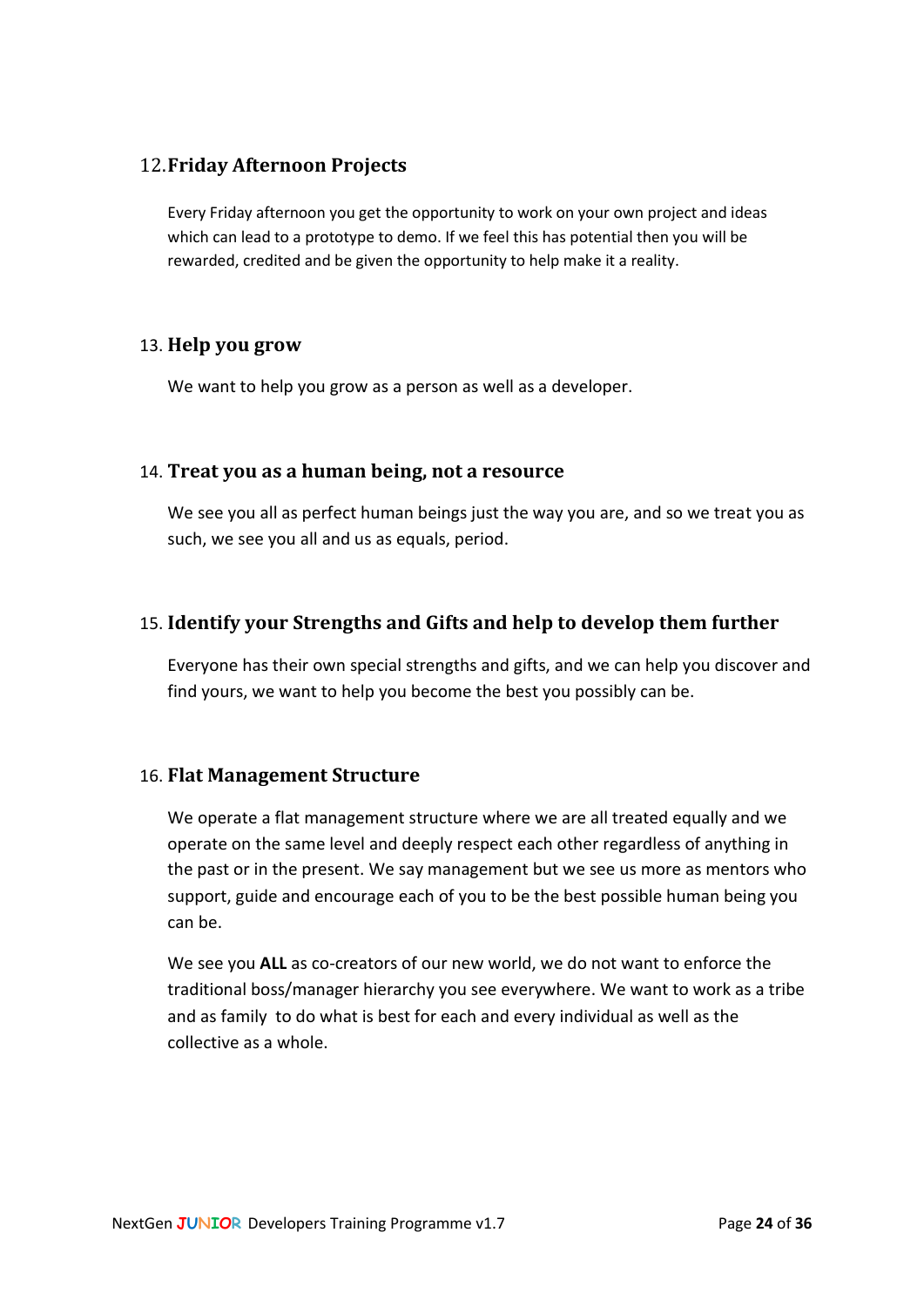#### <span id="page-24-0"></span>17. **No unrealistic Deadlines**

You will not have to work to stressful and unrealistic deadlines, we believe that we should all live in the present moment where our focus and the quality of the work we do is at its maximum and is the optimal to be productive and the best developer and person you can be.

#### <span id="page-24-1"></span>18. **No stressful Performance Reviews**

We know how stressful performance reviews can be and is not something we do, we simply help the person in any way we can to become the best developer and person they can be. We are more fluid and organic so help you every step of the way and do not wait for 6 months before issues are even raised, let alone attempt to be addressed!

#### <span id="page-24-2"></span>19. **Minimal amount of time-wasting meetings**

We feel there should be a minimal amount of meetings, what's the point talking about doing something, when you can just do it? Sometimes the time wasted talking about it, you could have just gone and done it. Of course you need meetings sometimes but not just for the sake of having meetings.

#### <span id="page-24-3"></span>20. **Co creating together**

We encourage teamwork and working together helping each other when needed and treating each other fairly, respectfully and equally working towards a common goal of helping as many people as possible around the globe and keeping it fun for everyone at the same time.

## <span id="page-24-4"></span>21. **Work with next generation technology**

As well as working with the current bleeding edge technology, you will also get the opportunity to work on next generation technology, which no-one else has seen yet, let alone used. We also think up new and original ways of using the latest technology already out there.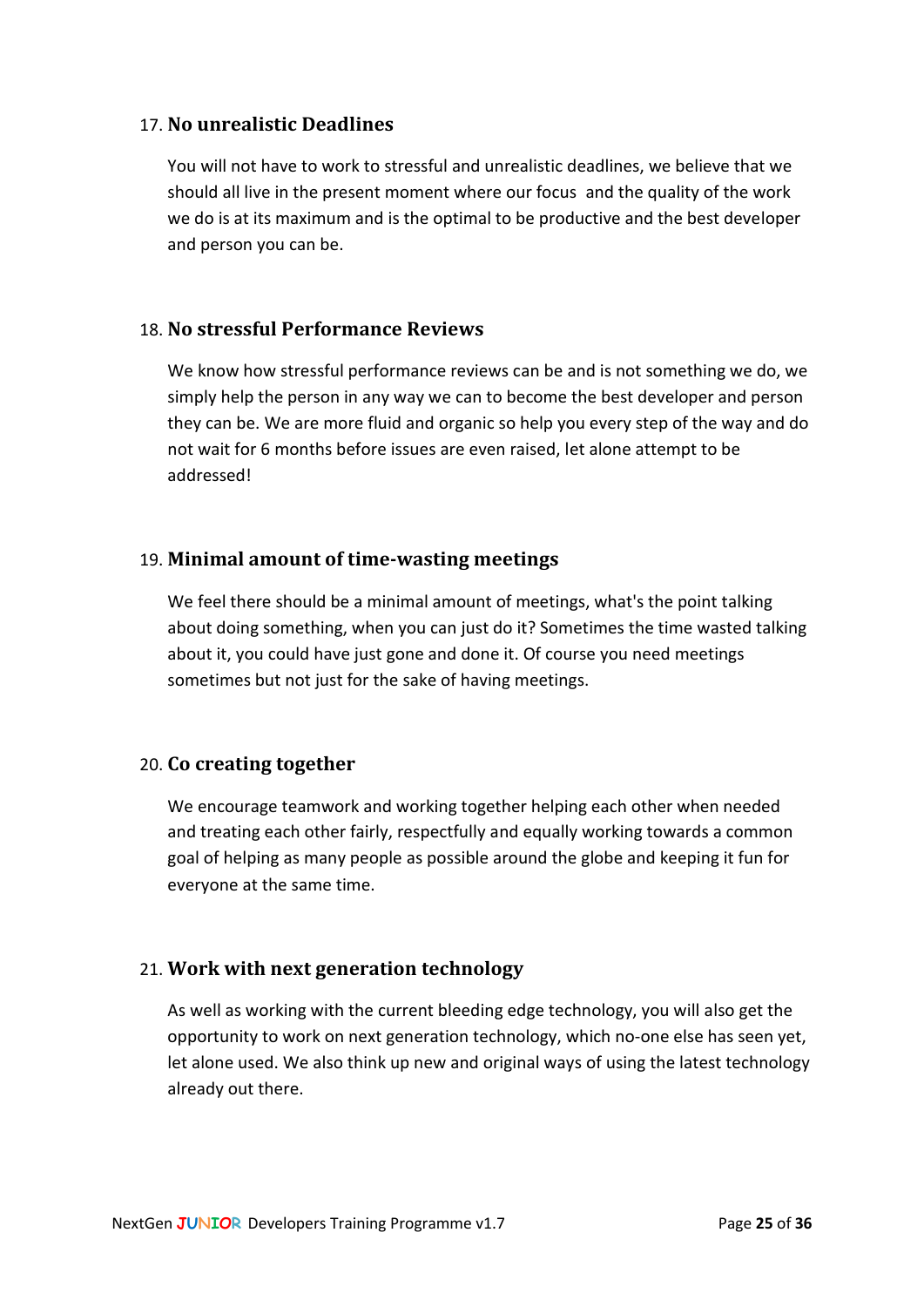## <span id="page-25-0"></span>22. **Help make the world a better place**

As you may have noticed by now, we are all about making a real difference in the world by helping as many people as possible, you could also be part of the team helping people live better more fulfilling life's.

## <span id="page-25-1"></span>23. **Help your community**

By working for us, you will help us with new exciting products and initiatives to help more in your local community such as getting the kids off the streets making communities safer and giving future job prospects to those who would normally not have any. It will help give kids something positive to focus on, which will not only better themselves, it will also help the rest of the community, country and world. Help increase the standard of living within your community.

## <span id="page-25-2"></span>24. **Help your country & economy**

Likewise, you will also help your country and economy recover as we will reduce unemployment and the skilled labour deficit in this country. Eventually we will expand into other countries and then we will also help them in the same way.

## <span id="page-25-3"></span>25.**Conscious Programming Methodology (Balanced healthy lifestyle)**

As always in life, you need to maintain a healthy balance between work and play, we like to combine these together. As part of our daily working and training best practices we use a combination of yoga, meditation and mindfulness practice.

We take regular breaks away from the computer desk as well as keep people aware of their body, posture and breathing, even whilst working, this is just part of the new Conscious Programming methodology that NextGen Software will be introducing to the rest of the world very soon...

**Expect a lot of groundbreaking, trend setting projects to be rolling out from NextGen Software in the future...**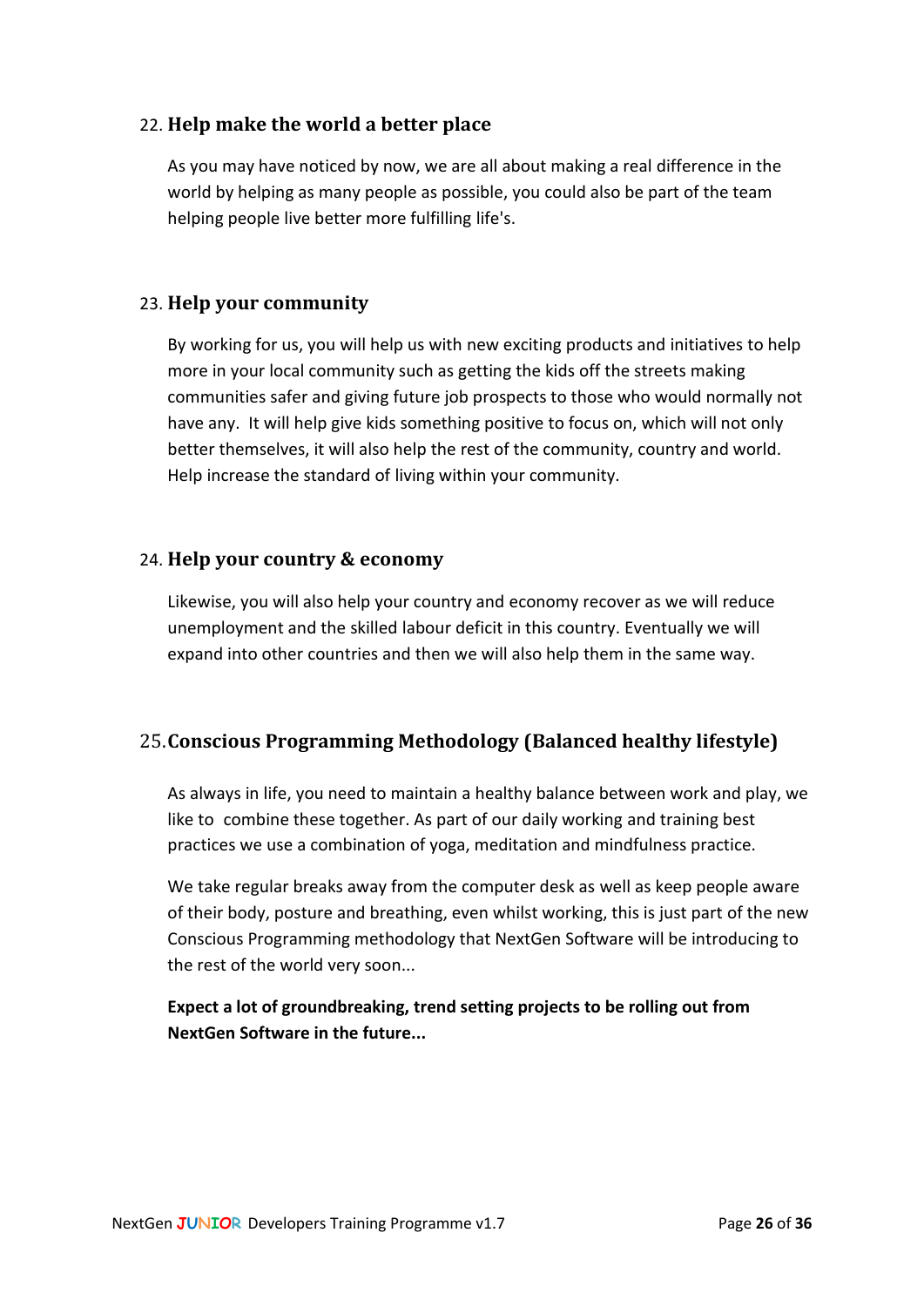#### <span id="page-26-0"></span>26.**We have experience of working for or with all the big names**

We have a good 20 solid years of experience in the industry working for or with all the big names including KPMG, Nokia, Microsoft, The Daily Mail Group (DMG), BBC, European Parliament, HSBC, HM Land Registry, News International (The Times, The Sunday Times & The Sun), Business Link, Environmental Agency, Ordnance Survey, BP, Wiltshire Farm Foods, Regus, Crystal Reports, TD Waterhouse, Natwest, Royal Bank of Scotland, Hargreaves Lansdown, Aon, National Blood Service, William Hill, Optimus, NHS, DVLA, Camelot, IRIS Software, Syngenta, JPMC (JP Morgan Chas & Co), Volvo, TwoFour, Stralfors, Mears, Landmark (part of the DMGT (Daily Mail) group), British American Tobacco Company, DSCallards, a UK Government Charity & Kantar World Panel amongst many other big names listed on our website.

**Part of the training you will receive will include valuable lessons learnt from working with all these big names adding more skills and experience to your toolbox.** 

## <span id="page-26-1"></span>27.**Release Your Imagination & Creativity!**

Here at NextGen Software, we actively encourage you to be as creative and imaginative as possible. We already have a ton of awesome ideas but are always happy to hear on ways to improve them further or perhaps even brand new ideas we haven't thought of yet! If you do come up with a novel successful idea, you will be fully credited for that idea, such as a game or app for example. You will also win a reward such as a relaxing tranquil holiday or perhaps a large cash reward.

#### <span id="page-26-2"></span>28.**Work From Home**

You have the extra flexibility to work from home if you choose to.

#### <span id="page-26-3"></span>29.**We want YOU to Succeed**

We want you to succeed and we are here every step of the way to ensure you are...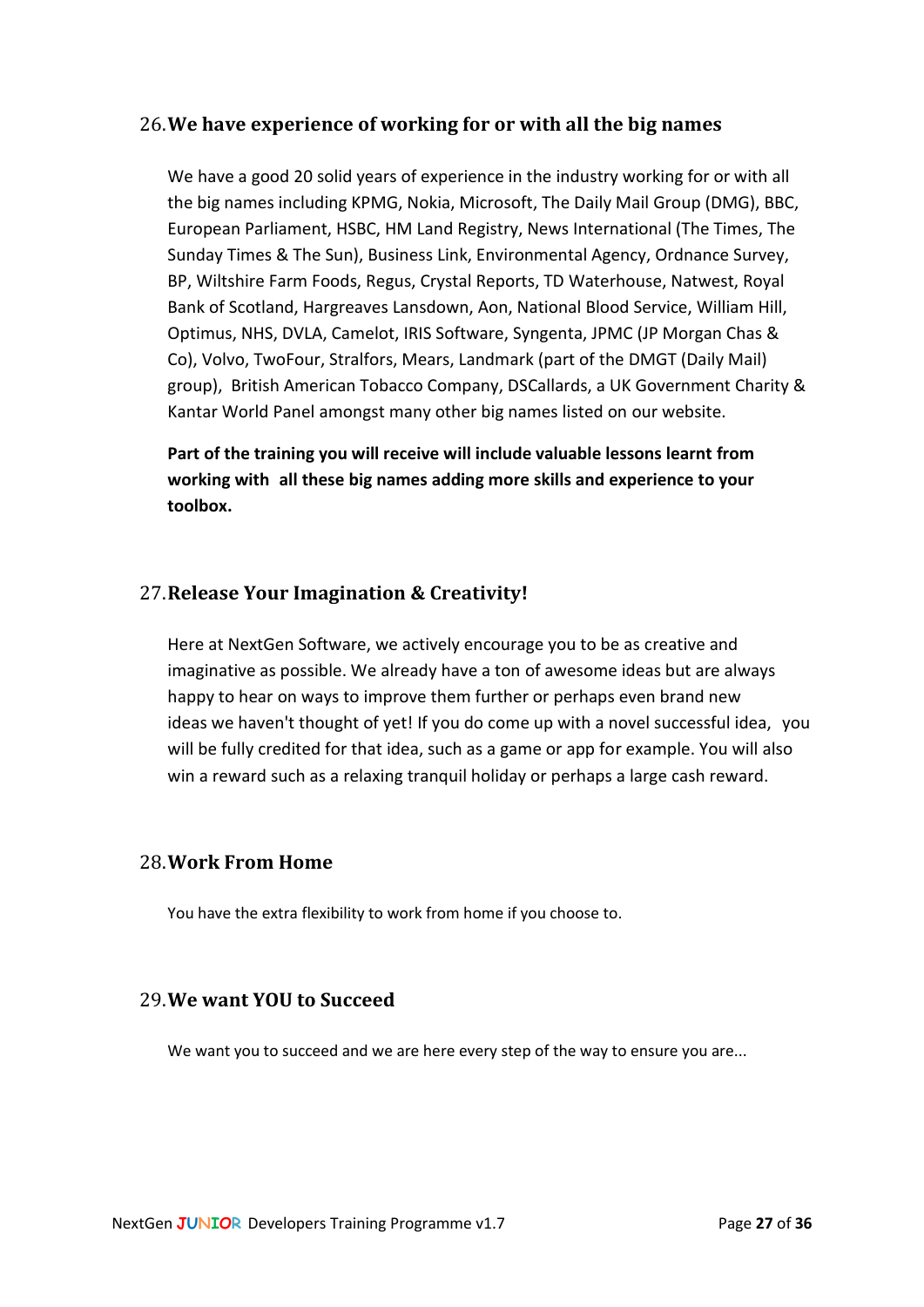# <span id="page-27-0"></span>**The Training Content**

The training will cover a wide range of topics separated into three categories: beginners, intermediate & advanced.

## <span id="page-27-1"></span>**Beginner Modules**

We all have to start somewhere, so this is a good a place as any. This will show you the ropes, the tools you will be using and the basics behind programming. Modules will include:

- **What's a computer?** We really hope you do not need to ask this question, but if you do we will be here to help, support and hold your hand all the way through.
- **The Basics** Welcome to the wonderful world of programming!
- **Mindful Programming**  How to balance coding with mindful practice, we will show the world how people can be much more effective at learning and coding if they balance it with a healthy holistic lifestyle, which covers mindfulness, meditation, yoga, nutrition, etc Each of these areas are explored in more depth in later modules below…

#### <span id="page-27-2"></span>**Intermediate Modules**

Once you have learnt the ropes and know the basics, it's time to move onto some real programming! You have a choice at this stage, for which branch you wish to go down. You can choose as little or as many modules as you like, but only one can be done at a time.

You may have a particular area you wish to get into sooner, but you can always come back and pick a different module if you fancy learning something new. Obviously, the more modules you complete, the more choice of exciting ground-breaking projects you will have to pick from.

Some of the modules include:

• **C# 9.0/.NET 5** - The latest cutting-edge programming language from Microsoft, this is in our opinion the best programming language out there. It got its roots from Java but has now matured to something much more powerful, elegant, and joyful to work with. This module is a core module so is a prerequisite before you can do any of the other modules. The OASIS (API) is written in C# as well as all the providers that plug into it so this is an essential core module to take.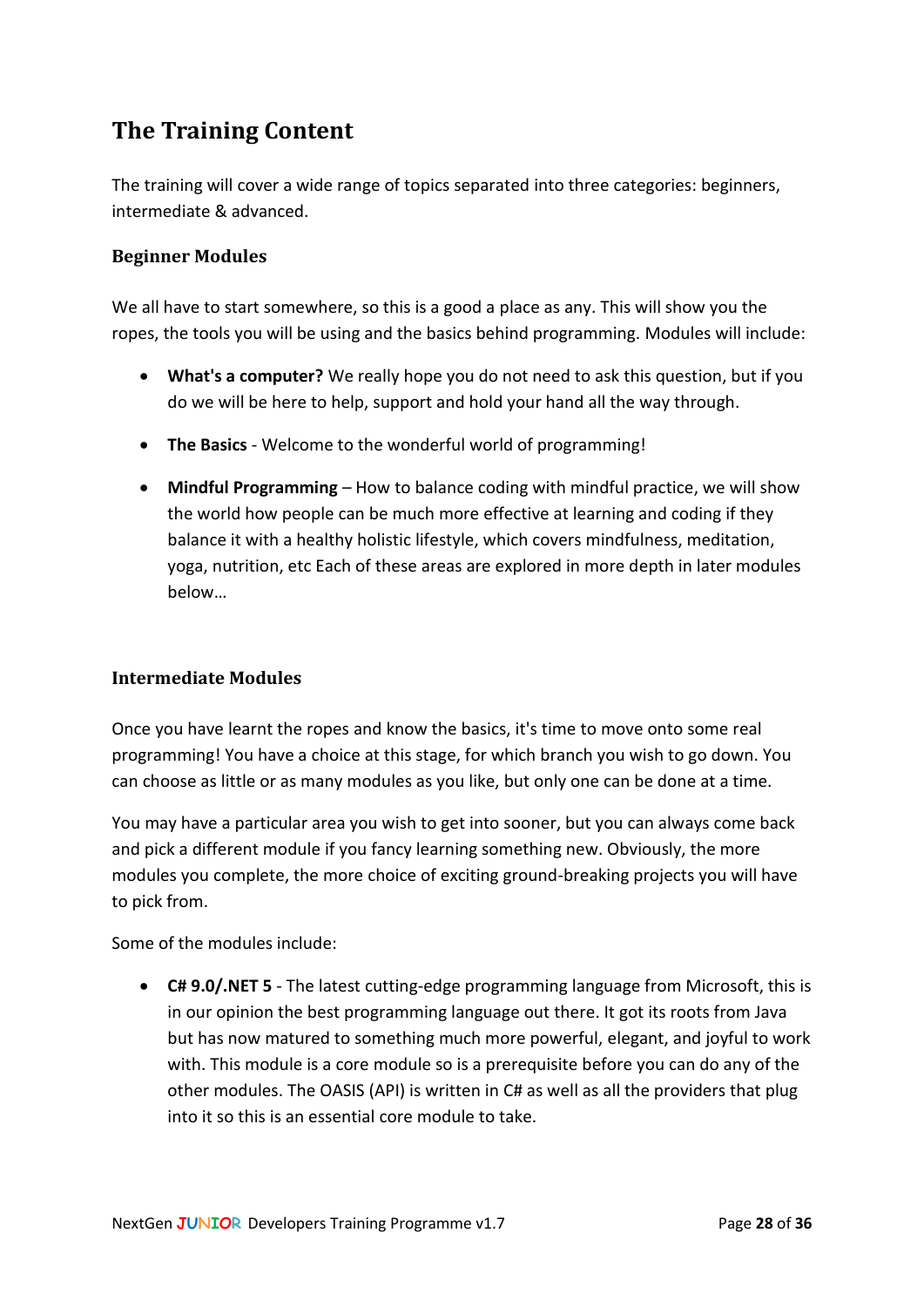- **Unity** This is one of the most popular game engines out there and the majority of smartphone and console games are written in Unity, especially smartphone games. The smartphone version of Our World is written in Unity. The back-end code used in Unity is C#.
- **HTML 5 / CSS 3/ Javascript/ AJAX** Used by the latest cutting-edge websites on every device/platform and browser. These skills will be required for the Web User Interface to the OASIS API as well as the widget/components/plug-ins that plug into existing websites such as WordPress sites.
- **Xamarin –** A very powerful technology built on top of C# allowing you to write code and build User Interfaces that can be deployed to Windows Phone, Android & iOS.
- **Blazor** Learn and help build th[e Blazor](https://dotnet.microsoft.com/apps/aspnet/web-apps/blazor) Web Assembly OASIS API Web Components. Web Assembly is the future of Web Development, giving native performance in the browser, with Blazor you can use the powerful C# language to write ALL of the web client code, something that was not possible before! Blazor/Web Assembly runs across all common browsers and platforms without any additional plugins, etc.
- **React/React Native –** React is a javascript client library use for building modern responsive web sites. Learn more about [React](https://reactjs.org/) is and how we use it to deploy some of our [OASIS API](https://github.com/NextGenSoftwareUK/Our-World-OASIS-API-HoloNET-HoloUnity-And-.NET-HDK) Web Components/Widgets.
- **Angular** React is a javascript client library use for building modern responsive web sites. Learn more about [Angular](https://angular.io/) is and how we use it to deploy some of our OASIS [API](https://github.com/NextGenSoftwareUK/Our-World-OASIS-API-HoloNET-HoloUnity-And-.NET-HDK) Web Components/Widgets.
- **Vue –** React is a javascript client library use for building modern responsive web sites. Learn more about [Vue](https://vuejs.org/) is and how we use it to deploy some of our [OASIS API](https://github.com/NextGenSoftwareUK/Our-World-OASIS-API-HoloNET-HoloUnity-And-.NET-HDK) Web Components/Widgets.
- **Holochain –** Holochain is part of the new decentralised distributed internet. Learn more about [Holochain](https://holochain.org/) and how to build distributed decentralised agent-centric hApps that put the user in full control of their data. This is a core piece of the [Our](http://www.ourworldthegame.com/)  [World](http://www.ourworldthegame.com/) & [OASIS API](https://github.com/NextGenSoftwareUK/Our-World-OASIS-API-HoloNET-HoloUnity-And-.NET-HDK) Architecture.
- **ThreeFold**  Threefold is part of the new decentralised distributed internet. Learn how the [ThreeFold](https://threefold.io/) Grid works and how it is integrated into the [OASIS API.](https://github.com/NextGenSoftwareUK/Our-World-OASIS-API-HoloNET-HoloUnity-And-.NET-HDK) This will be another core piece of the [OASIS API](https://github.com/NextGenSoftwareUK/Our-World-OASIS-API-HoloNET-HoloUnity-And-.NET-HDK) & [Our World](http://www.ourworldthegame.com/)
- **SEEDS –** SEEDS is a payment platform and financial ecosystem to empower humanity and heal our planet. Learn more about the [SEEDS](http://www.joinseeds.com/) economy infrastructure and how it is deeply integrated into the [OASIS API](https://github.com/NextGenSoftwareUK/Our-World-OASIS-API-HoloNET-HoloUnity-And-.NET-HDK) & [Our World.](http://www.ourworldthegame.com/)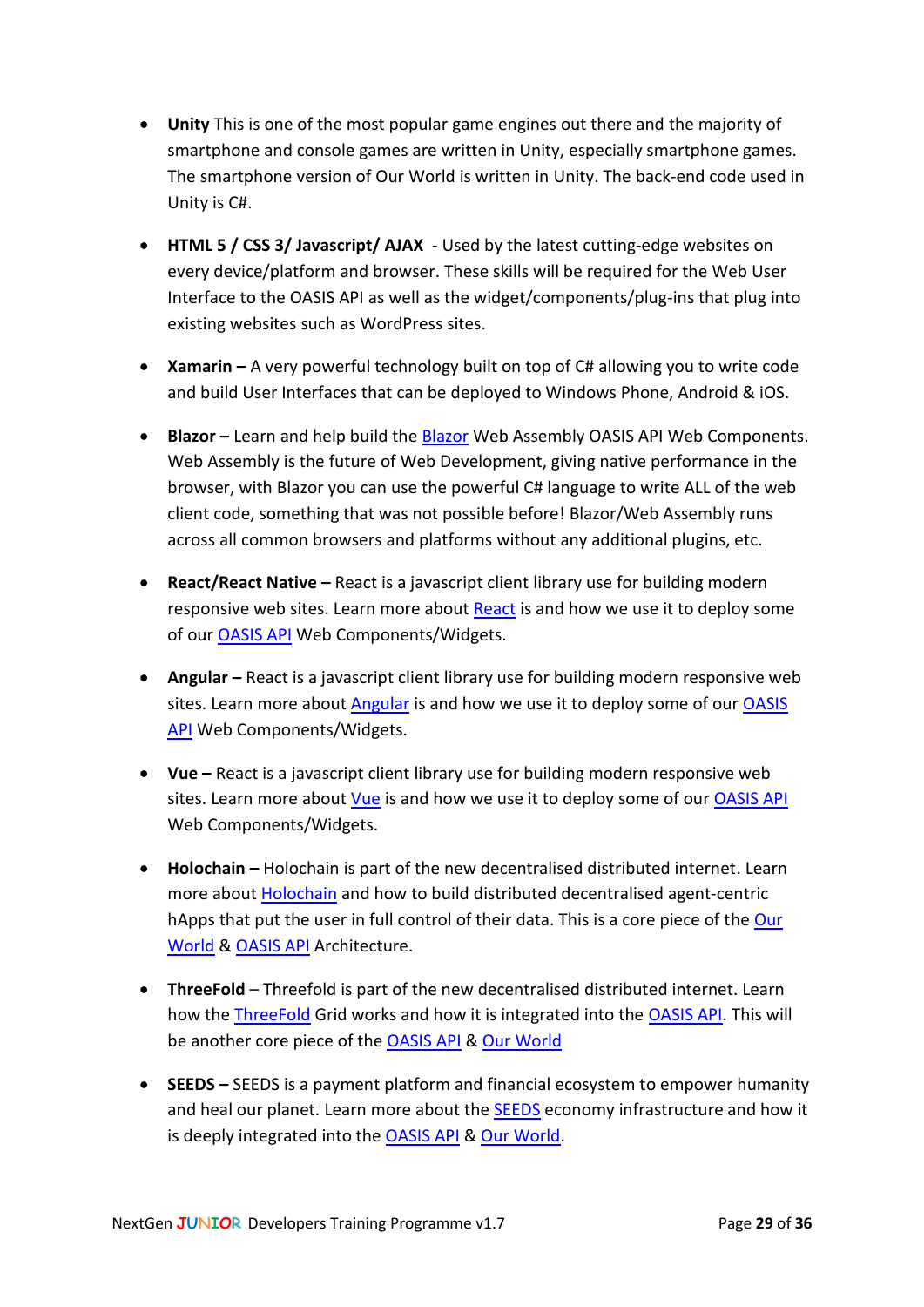- **VERSES Spatial Web –** VERSES Labs provides enterprises, organizations and governments with an extensive suite of integrated technologies that offer powerful spatial rights management capabilities to enable dynamic workflows, verifiable traceability, intelligent automation and collaborative ecosystems that address the need for multi-party privacy, security and interoperability by design. Learn more about the new [VERSES Spatial Web](https://www.verses.io/) is and how it is deeply integrated into the [OASIS](https://github.com/NextGenSoftwareUK/Our-World-OASIS-API-HoloNET-HoloUnity-And-.NET-HDK)  [API](https://github.com/NextGenSoftwareUK/Our-World-OASIS-API-HoloNET-HoloUnity-And-.NET-HDK) & [Our World](http://www.ourworldthegame.com/)
- **Ethereum Blockchain**  Ethereum is a decentralised blockchain**, l**earn the basics of [Ethereum,](https://ethereum.org/en/) this is one of the core providers integrated into th[e OASIS API](https://github.com/NextGenSoftwareUK/Our-World-OASIS-API-HoloNET-HoloUnity-And-.NET-HDK) & [Our](http://www.ourworldthegame.com/)  **[World](http://www.ourworldthegame.com/)**
- **EOSIO Blockchain**  EOSIO is a decentralised blockchain**, l**earn the basics of [EOSIO,](https://eos.io/) this is one of the core providers integrated into th[e OASIS API](https://github.com/NextGenSoftwareUK/Our-World-OASIS-API-HoloNET-HoloUnity-And-.NET-HDK) & [Our World](http://www.ourworldthegame.com/)
- **Other Blockchains –** Various other blockchains, that will be integrating into the OASIS API will be added to new additional modules coming soon…
- **Animation Specialist -** We really need animation specialists to help bring our amazing creations to life!
- **3D Modeller -** A lot of our creations are in the wonderful world of 3D, if you want to help bring these 3D worlds to life then this is for you...
- **Graphic Designer -** We really need graphic designers to help bring the magic to life!
- **Yoga4Coders**  This module dives deeper into yoga and how it can be used to not only improve your mental, emotional and physical health, but also improve your coding skills by improving your focus, attention & energy levels! Yoga gives you MANY benefits, way more than most people are aware of!  $\odot$
- **Meditation4Coders**  This module dives deeper into meditation and how it can be used to not only improve your mental, emotional and physical health, but also improve your coding skills by improving your focus, attention & energy levels! Meditation gives you MANY benefits, way more than most people are aware of!  $\odot$
- **Mindfulness4Coders -** This module dives deeper into mindfulness and how it can be used to not only improve your mental, emotional and physical health, but also improve your coding skills by improving your focus, attention & energy levels! Meditation gives you MANY benefits, way more than most people are aware of!  $\circled{c}$
- **Nutrition4Coders -** This module dives deeper into nutrition and how it can be used to not only improve your mental, emotional and physical health, but also improve your coding skills by improving your focus, attention & energy levels!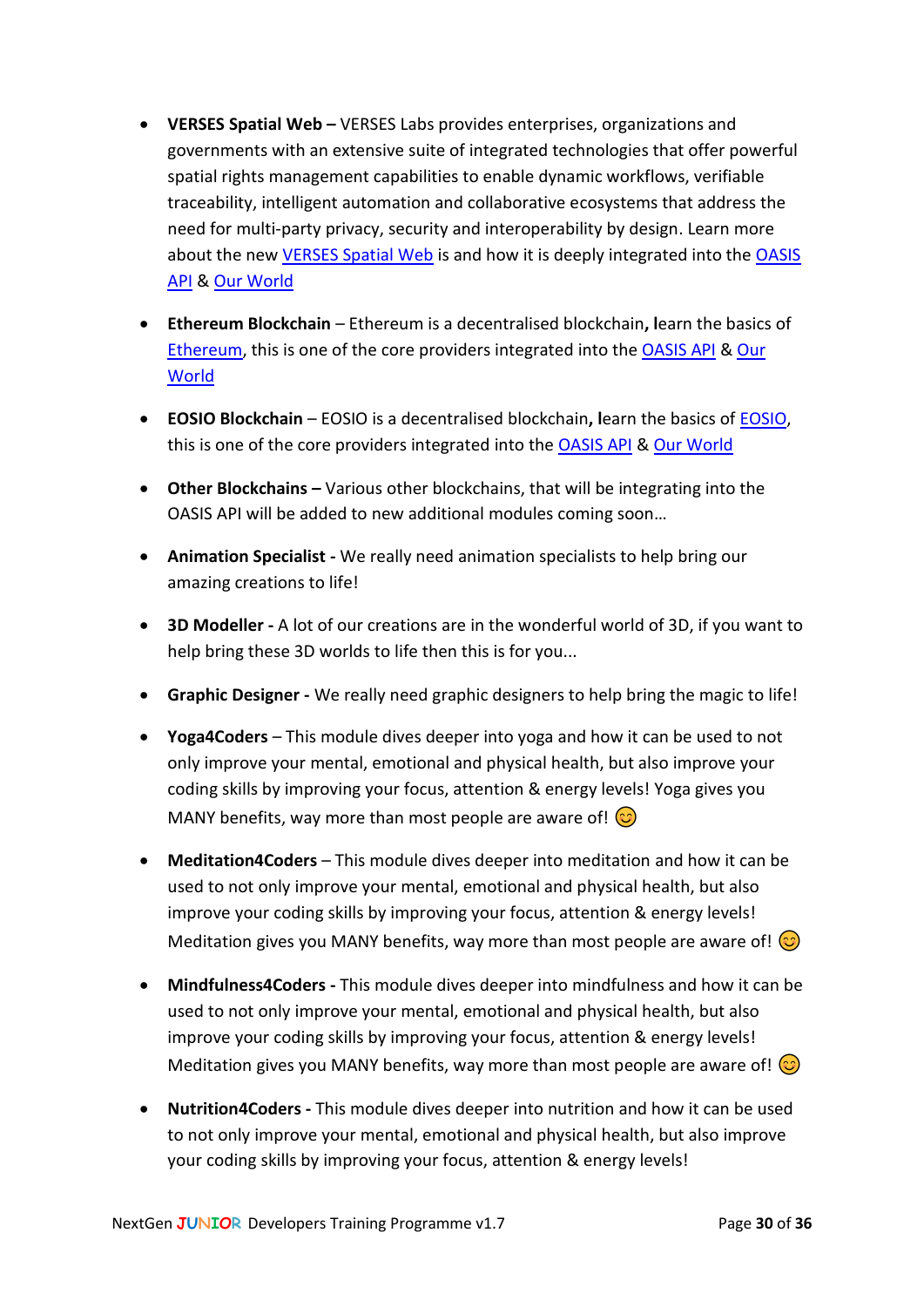- **HolisticLifeStyle4Coders -** This module dives deeper into living a holistic lifestyle and how it can be used to not only improve your mental, emotional and physical health, but also improve your coding skills by improving your focus, attention & energy levels! (හි
- **Dance4Coders -** This module dives deeper into the amazing healing power of dance and how it can be used to not only improve your mental, emotional and physical health, but also improve your coding skills by improving your focus, attention & energy levels!

## <span id="page-30-0"></span>**Advanced Modules**

These are made available once the basic and intermediate modules have all been completed. These will provide more of a challenge to most and will take more commitment, but the rewards will be worth it! You will be working on products that go beyond the bleeding edge and really will be in true R&D territory. You will be one of the proud members of the team that brought massive world changing projects that will go down in the history books...

- **NextGen Real-time Emotional Feedback System (NGREFS)-** This utilises various cuttingedge bio-feedback technologies such as EEG, Eye-Tracking, Face Recognition, Heart Rate Sensor, Heat Tracking, Motion Detection & more!
- **N6i Engine** This is another next generation Top Secret technology, which you will get the opportunity to work with...
- **C++ / Direct 3D** These will be used for our bleeding edge flag ship products, we have one very BIG project planned, which we really do feel will change the world and the way we live, work and play in it. This is the pinnacle in development and we want to get as many of you here as possible, but be warned it is not for the faint hearted! But it will be very rewarding since you will be working with top end **3D engines such as CryTek & Unreal (used in many top AAA games)**.

We also plan to eventually buy the source code off Crytek and then make many more advances with it, just as Valve did with the original Quake Engine in the amazing Half Life series, you wouldn't believe that started off as the original washed out Quake Engine would you?! We feel the same will be said about our engine in time...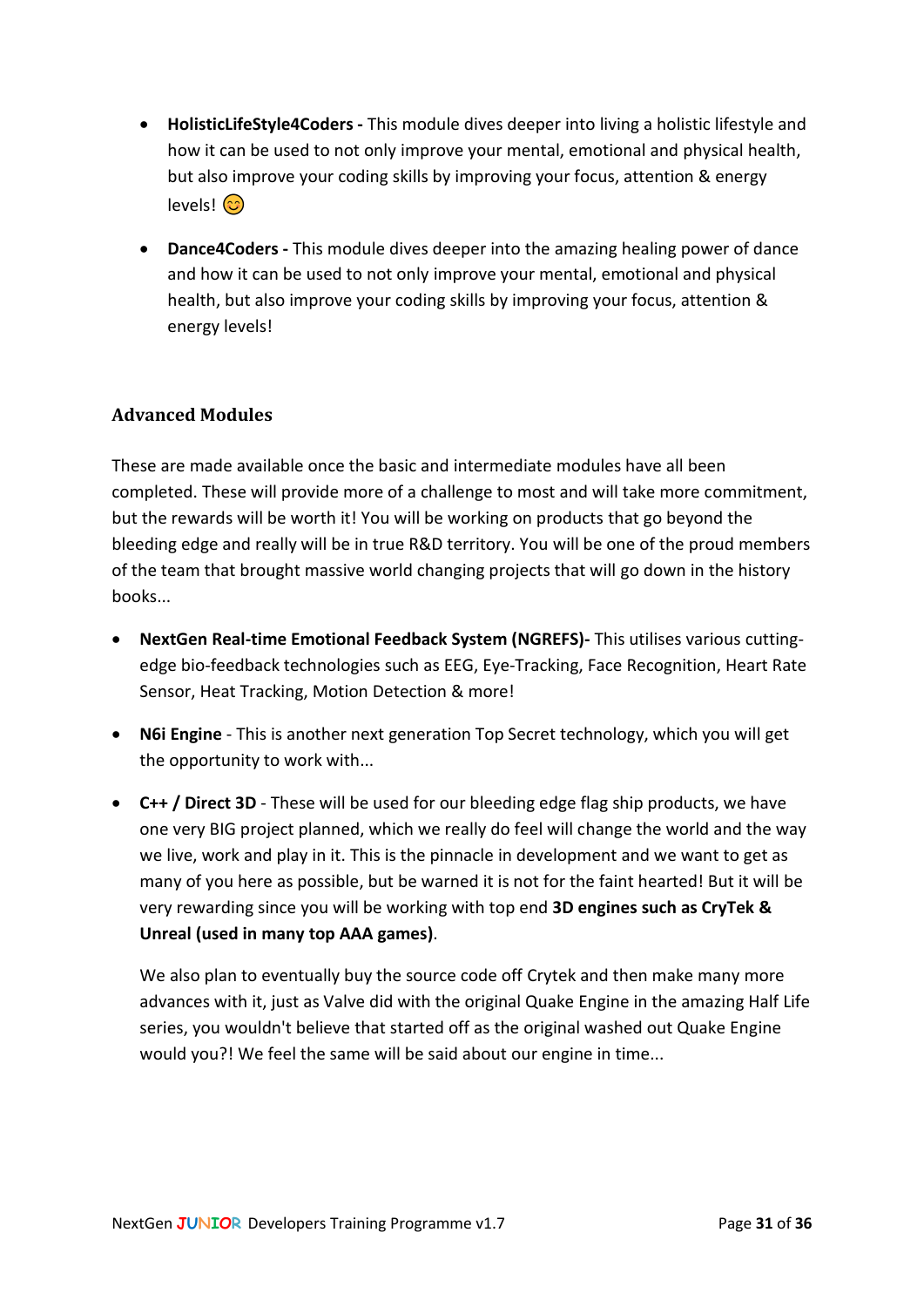## <span id="page-31-0"></span>**What do we get out of it?**

We know what you are thinking, it all sounds too good to be true doesn't it? We know we would be thinking that ourselves, but honestly hand on heart we are completely open and transparent in all our dealings and NEVER have any hidden costs or small print. We have nothing to hide so would invite any legal people to review our terms, what there are of them (very little compared to most modern over complicated companies out there).

All we get out of it is help bringing our life and world changing projects into reality, we want to help as many people as possible and as quickly as possible. That is where you come in, we simply just do not have the extensive and massive resources we would need to bring almost an unlimited number of projects into reality. And that is now, once we grow and get more resource (you we hope), we will have many more ground breaking projects to develop and release. But our flagship product Our World will be our main focus and we need all hands on deck to get this built ASAP! Have you seen Ready Player One? The OASIS seen in that book and film is the closest thing to [Our World](http://www.ourworldthegame.com/) and even that does not do justice for what we have planned... **(B)** 

But with the number we currently have, we thought it was time to stop thinking up ideas and instead get all of the help we can get to help make them a reality. We finally want to start seeing the positive changes we are having on people and the world.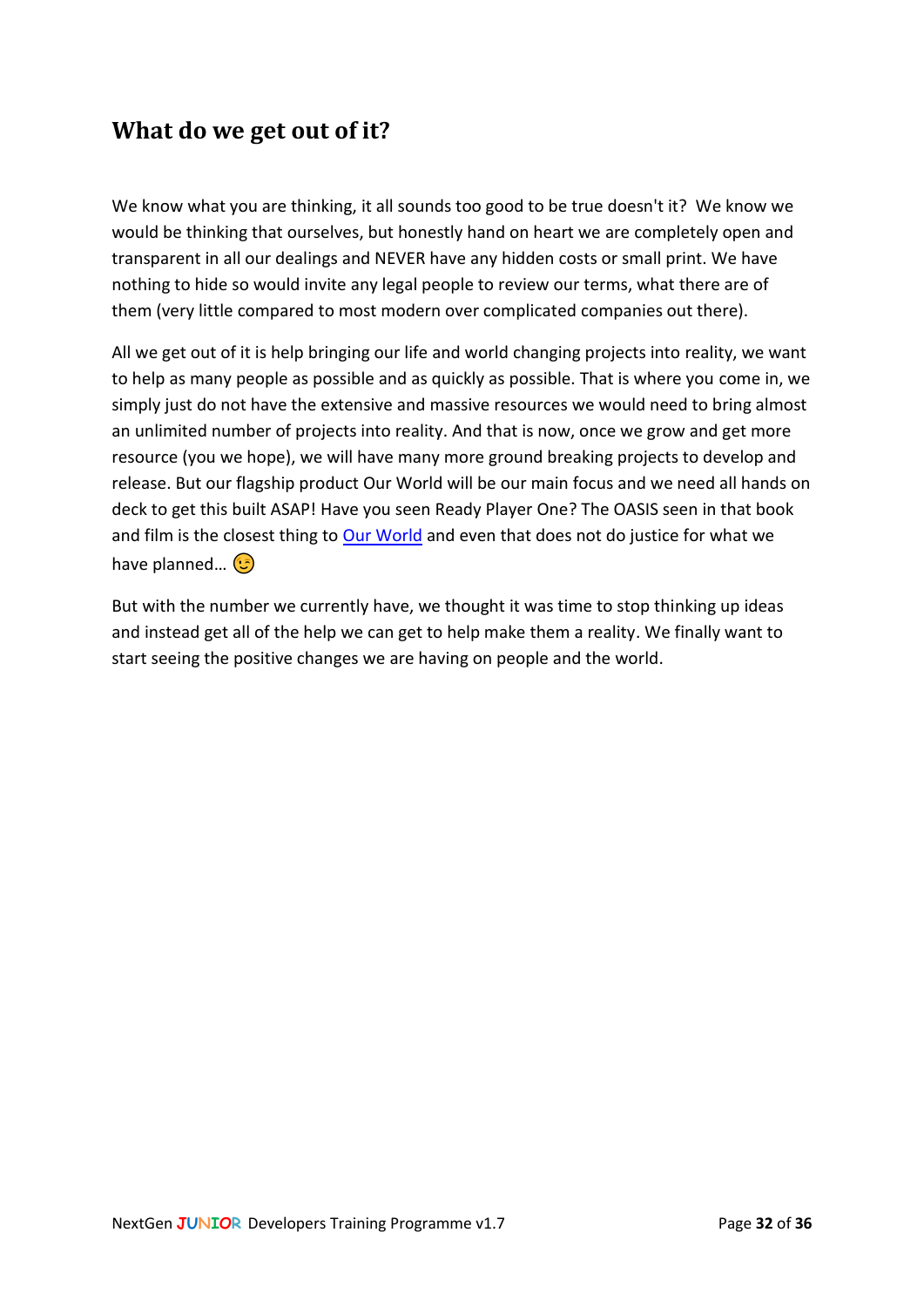# <span id="page-32-0"></span>**Want to get involved and help contribute to the learning material?**

If you would like to get involved and help either write the content for some of our modules or suggest/contribute additional modules then we would **LOVE** to hear from you!

Likewise, if you felt you would like to teach some of these modules, then please do get in touch, thank you.

The beauty of our training courses is that they are for the people by the people. You earn karma (through the OASIS API) for engaging and taking part in the training and earn even more karma if you help contribute the learning material or help teach it.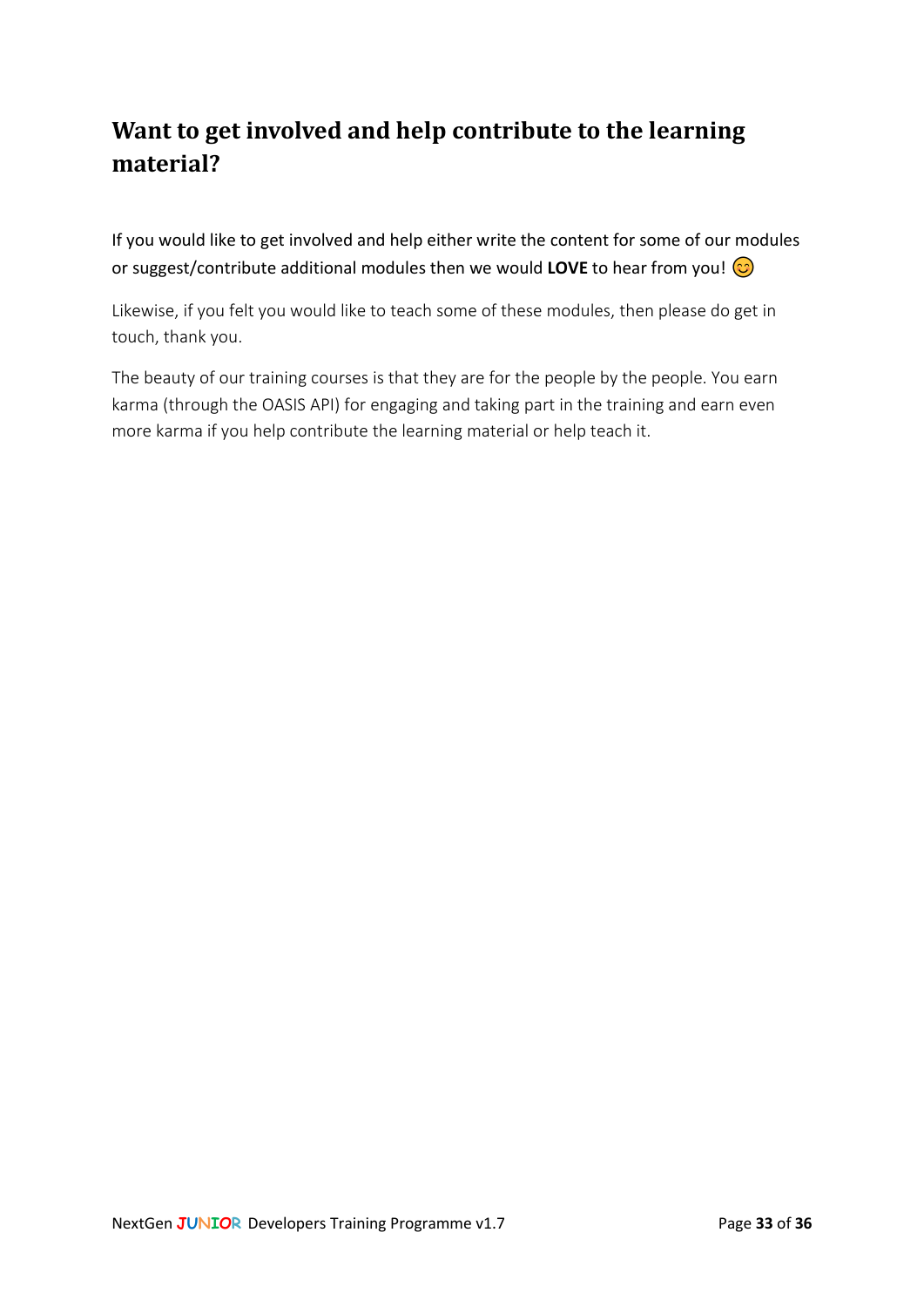## <span id="page-33-0"></span>**Summary**

So, to summarise:

- One of the **BEST** training programmes out there taught by the best of the best.
- **It's FREE!**
- Best of both worlds**:** solid computing/business foundations taken from the best bits of the top computing/business degree coupled with the latest bleeding edge technologies in the industry.
- Valuable lessons learnt working with and for all the big names out there.
- Get real world commercial development experience.
- Trained in and get to work on bleeding edge projects and technologies including XBOX, Kinect motion capture ,PC Gaming, iPhone, Android, iPad, Windows Phone, HTML 5, voice recognition & state of the art NextGen Real-time Emotional Feedback System (NGREFS).
- We have projects planned and in development that are at least 5-10 years ahead of their time making use of new amazing hardware, which has not been used in the mainstream yet!
- Help make the world a better place by helping everyone in it through the use of technology.
- Earn while you learn.
- Flexible training modules tailored to what **YOU** want to do. Simply pick what you want, we won't force you to do parts you don't want to do like most other courses do...
- No time restrictions so you can fit it around your life and make it work for **YOU**.
- Once you are qualified, earn extremely competitive salaries adjusted to your ability. As you grow and continue to learn from the best of the best, then what you make will also increase.
- Get one of the future and up and coming big names on your CV as well as being one of the first to pioneer new technology & hardware.
- Guaranteed a job at the end of the course as well as during the course.
- Conscious Programming Methodology
- Help your local community
- Help your country & economy
- Release your creativity and imagination!
- Rewards/Incentives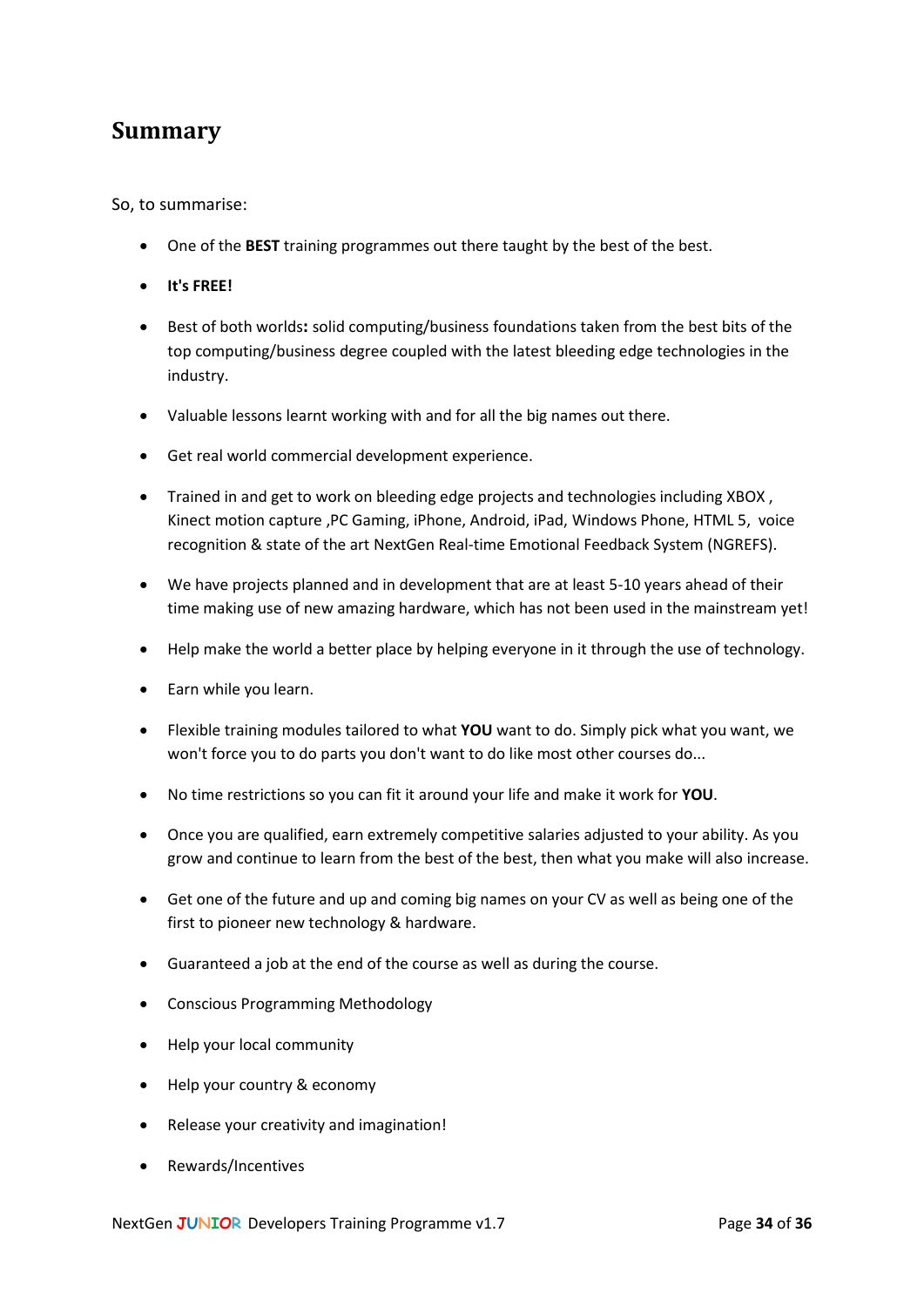- We help find your strengths and Gifts
- State of the art learning and teaching techniques
- Courses tailored to **YOU** so you can achieve your **FULL** potential
- We want **YOU** to succeed
- No Previous experience or qualifications required
- Work From Home
- Healthy Living Training

So, what are you waiting for? **Sign up now** to get started and start making that difference to yourself, your family and the world...

#### **Want to make a difference in the world? What will be your legacy? Ready to be a hero?**

Please come join the Our World Tribe on [Telegram](https://t.me/ourworldthegamechat) o[r Discord.](https://discord.gg/q9gMKU6), we look forward to seeing you there... :)

If you have any questions, please contact us on [Telegram](https://t.me/ourworldthegamechat) or [Discord.](https://discord.gg/q9gMKU6)

#### **TIME TO CREATE A BETTER WORLD…**

In Love, Light & Hope,

The Our World Tribe.

[http://www.ourworldthegame.com](http://www.ourworldthegame.com/) [http://www.nextgensoftware.co.uk](http://www.nextgensoftware.co.uk/) [http://www.yoga4autism.com](http://www.yoga4autism.com/) <https://t.me/ourworldthegamechat> (Telegram General Chat) <https://t.me/ourworldthegame> (Telegram Announcements) <https://t.me/ourworldtechupdates> (Telegram Tech Updates) <https://discord.gg/q9gMKU6> <http://www.gofundme.com/ourworldthegame> <http://www.facebook.com/ourworldthegame> <http://www.twitter.com/ourworldthegame> [https://www.youtube.com/channel/UC0\\_O4RwdY3lq1m3-K-njUxA](https://www.youtube.com/channel/UC0_O4RwdY3lq1m3-K-njUxA)

Join The Our World Tribe/Dev Requirements [https://drive.google.com/file/d/1b\\_G08UTALUg4H3jPlBdElZAFvyRcVKj1/view?usp=sharing](https://drive.google.com/file/d/1b_G08UTALUg4H3jPlBdElZAFvyRcVKj1/view?usp=sharing)

Mission/Summary

[https://drive.google.com/file/d/12pCk20iLw\\_uA1yIfojcP6WwvyOT4WRiO/view?usp=sharing](https://drive.google.com/file/d/12pCk20iLw_uA1yIfojcP6WwvyOT4WRiO/view?usp=sharing)